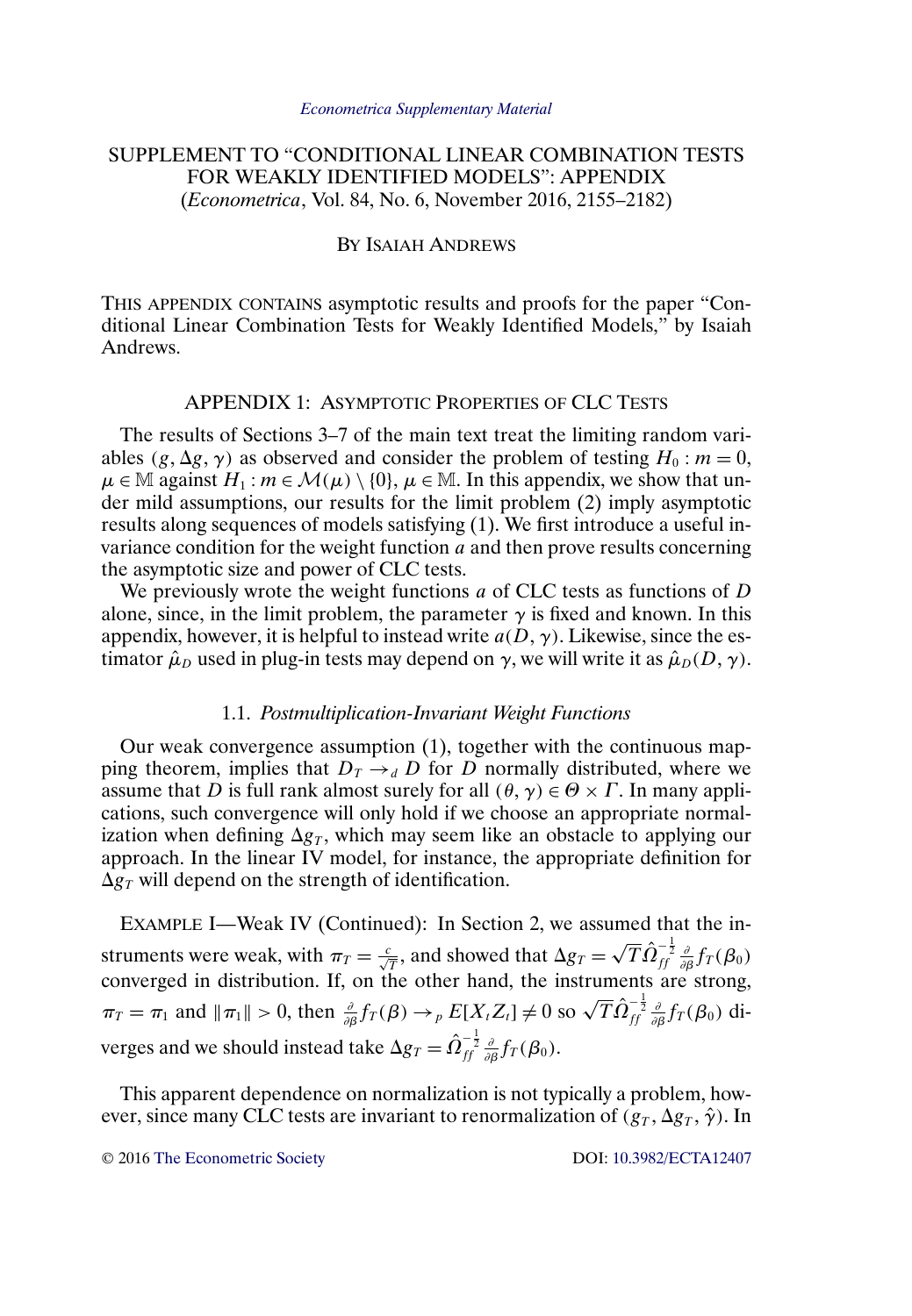<span id="page-1-0"></span>particular, for A any full rank  $p \times p$  matrix, consider the transformations

$$
h_{\Delta g}(\Delta g_T; A) = \Delta g_T A,
$$
  
\n
$$
h_{\Sigma}(\Sigma; A) = \left( \begin{bmatrix} 1 & 0 \\ 0 & A \end{bmatrix} \otimes I_k \right)' \Sigma \left( \begin{bmatrix} 1 & 0 \\ 0 & A \end{bmatrix} \otimes I_k \right),
$$

and let  $h_{\gamma}(y; A)$  be the transformation of  $\gamma$  such that  $\Sigma(h_{\gamma}(y; A)) =$  $h_{\Sigma}(\Sigma(\gamma); A)$ . Let

(21) 
$$
h(g_T, \Delta g_T, \hat{\gamma}; A) = (g_T, h_{\Delta g}(\Delta g_T; A), h_{\gamma}(\hat{\gamma}; A))
$$

and note that the statistics  $J_T$  and  $K_T$  are invariant to this transformation for all full rank matrices A, in the sense that their values based on  $(g_T, \Delta g_T, \hat{\gamma})$ are the same as those based on  $h(g_T, \Delta g_T, \hat{\gamma}; A)$ . Thus, if we choose a weight function  $a(D, \gamma)$  which is invariant, the CLC test  $\phi_{a(D_T, \hat{\gamma})}$  will be invariant as well. Formally, we say that the weight function  $a(D, \gamma)$  is invariant to postmultiplication if, for all full rank  $p \times p$  matrices A, we have

$$
a(D, \gamma) = a\big(h_{\Delta g}(D; A), h_{\gamma}(\gamma; A)\big),
$$

where we have used the fact that D calculated using  $h(g, \Delta g, \gamma; A)$  is equal to  $h_{\Delta p}(D;A).$ 

Invariance to postmultiplication is useful since, to obtain results for invariant tests based on  $(\tilde{g}_T, \Delta \tilde{g}_T, \tilde{\gamma})$ , it suffices that there exist some sequence  $A_T$  such that

$$
(g_T, \Delta g_T, \hat{\gamma}) = h(\tilde{g}_T, \Delta \tilde{g}_T, \tilde{\gamma}; A_T)
$$

satisfies the weak convergence assumption (1), without any need to know the correct sequence  $A_T$  for a given application. Thus, in the linear IV example discussed above, we can take  $\Delta g_T$  as originally defined and make use of results derived under the convergence assumption (6) without knowing identification strength in a given context.

The class of postmultiplication-invariant weight functions  $a$  is quite large, and includes all the weight functions discussed above. In particular, we can choose the minimax regret weight function  $a_{MMR}$  to be invariant to postmultiplication. Likewise, provided we take the estimator  $\hat{\mu}_D(D, \gamma)$  to be equivariant under transformation by h, so that  $h_{\Delta g}(\hat{\mu}_D(D, \gamma); A) = \hat{\mu}_D(h_{\Delta g}(D; A)),$  $h_{\gamma}(\gamma; A)$ , the plug-in weight function  $a_{\text{PI}}$  will be invariant as well.

#### 1.2. *Asymptotic Size and Power of CLC Tests*

Let  $F(g, \Delta g, \gamma)$  denote the distribution of  $(g, \Delta g, \gamma)$  in the limit problem, noting that the marginal distribution for  $\gamma$  in the limit problem is a point mass.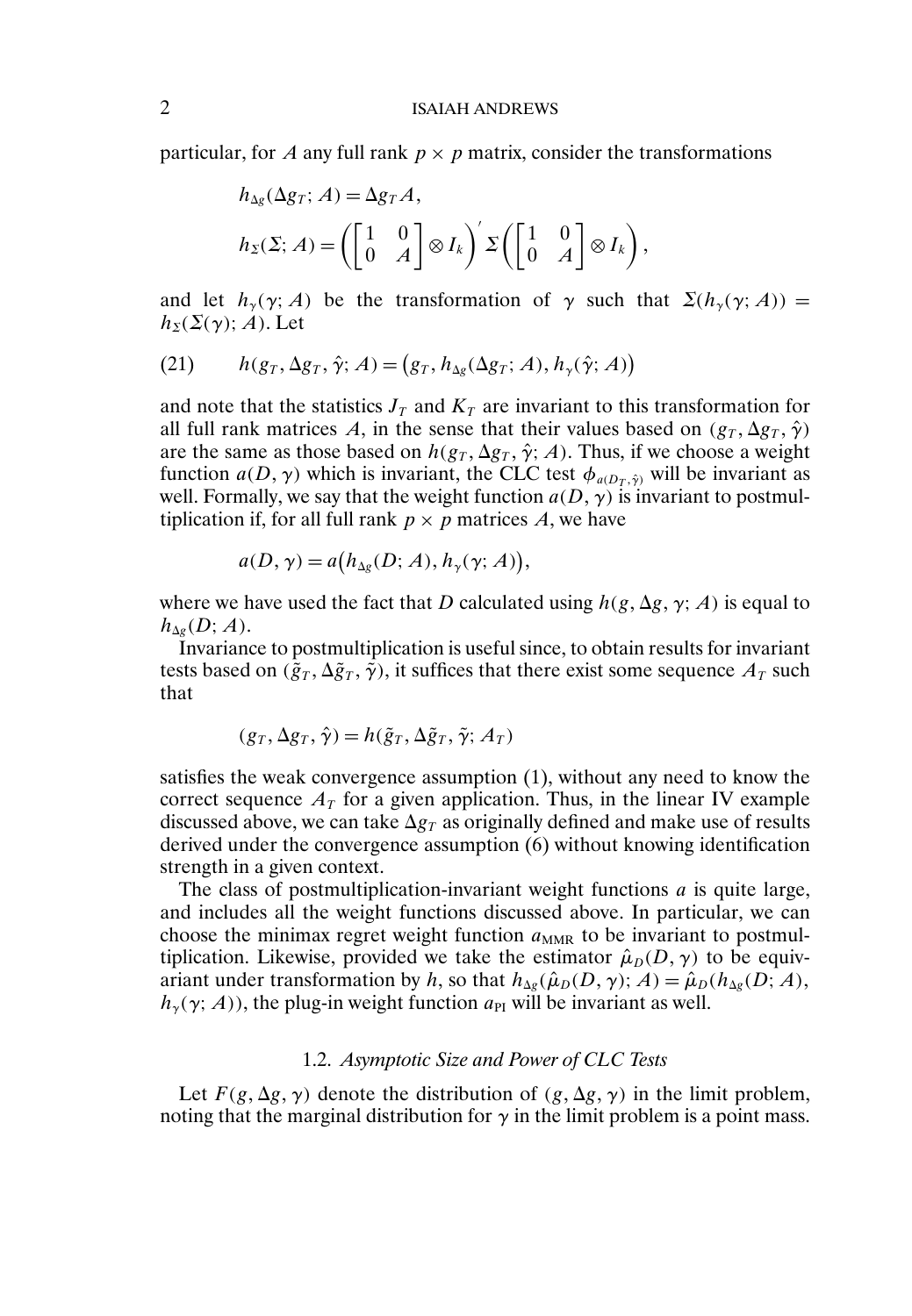<span id="page-2-0"></span>Since we have assumed that  $D$  is full rank almost surely,  $J$  and  $K$  are  $F$ -almosteverywhere continuous functions of  $(g, \Delta g, \gamma)$  and the continuous mapping theorem implies

$$
(J_T, K_T, D_T) \rightarrow_d (J, K, D).
$$

To obtain asymptotic size control for the CLC test

$$
\phi_{a(D_T,\hat{\gamma})}=1\big\{\big(1-a(D_T,\hat{\gamma})\big)\cdot K_T+a(D_T,\hat{\gamma})\cdot S_T>c_{\alpha}\big(a(D_T,\hat{\gamma})\big)\big\},\,
$$

all we require is that  $a$  be almost-everywhere continuous. Indeed, this test is asymptotically conditionally similar in the sense discussed by [Jansson and Mor](#page-16-0)[eira \(2006\).](#page-16-0)

**PROPOSITION** 1: Assume  $(g_T, \Delta g_T, \hat{\gamma})$  satisfies the weak convergence as $s$ *umption* (1) and let  $a(D, \gamma)$  be  $F(g, \Delta g, \gamma)$ -almost-everywhere continuous for  $(\theta_0, \gamma) \in {\theta_0} \times \Gamma$ . *Then*, *under*  $(\theta_0, \gamma)$ *, we have that* 

$$
(22) \qquad \lim_{T\to\infty} E_{T,(\theta_0,\gamma)}[\phi_{a(D_T,\hat{\gamma})}]=\alpha.
$$

Moreover, for F the set of bounded functions  $f(D)$  which are  $F(g, \Delta g, \gamma)$ -almost $everywhere\ continuous\ under\ (\theta_0,\gamma),$ 

(23) 
$$
\lim_{T\to\infty} E_{T,(\theta_0,\gamma)}[(\phi_{a(D_T,\hat{\gamma})}-\alpha)f(D_T)]=0 \quad \forall f\in\mathcal{F}.
$$

It is important to note that Proposition 1 only establishes sequential size control, and, depending on the underlying model, establishing uniform size control over some base parameter space may require substantial further restrictions. In Example [I,](#page-0-0) however, we can use results from D. [Andrews, Cheng,](#page-15-0) [and Guggenberger](#page-15-0) [\(2011,](#page-15-0) henceforth ACG) to prove that a large class of CLC tests based on postmultiplication-invariant weight functions control size uniformly in heteroscedastic linear IV with a single endogenous regressor. Unfortunately, however, matters are less clear in the case with multiple endogenous regressors. In that context, D. [Andrews and Guggenberger \(2014\)](#page-15-0) showed that while K tests have uniformly correct asymptotic size over a large parameter space, the asymptotic size of QCLR tests depends on the construction of the weighting function  $r(D)$ . Correspondingly, only a subset of conditional linear combination tests will have correct asymptotic size in that context.

EXAMPLE I—Weak IV (Continued): Define  $\hat{\Omega}$  and  $\hat{\Sigma}$  in the usual way (de-tailed in the proof of Proposition [2](#page-3-0) below). Define a parameter space  $\Lambda$  of null distributions as in ACG, Section 3, noting that  $\gamma$  consists of the elements of  $(\Omega_F, \Gamma_F, \Sigma_F)$  in the notation of ACG. Building on results in ACG, it is straightforward to prove the following proposition: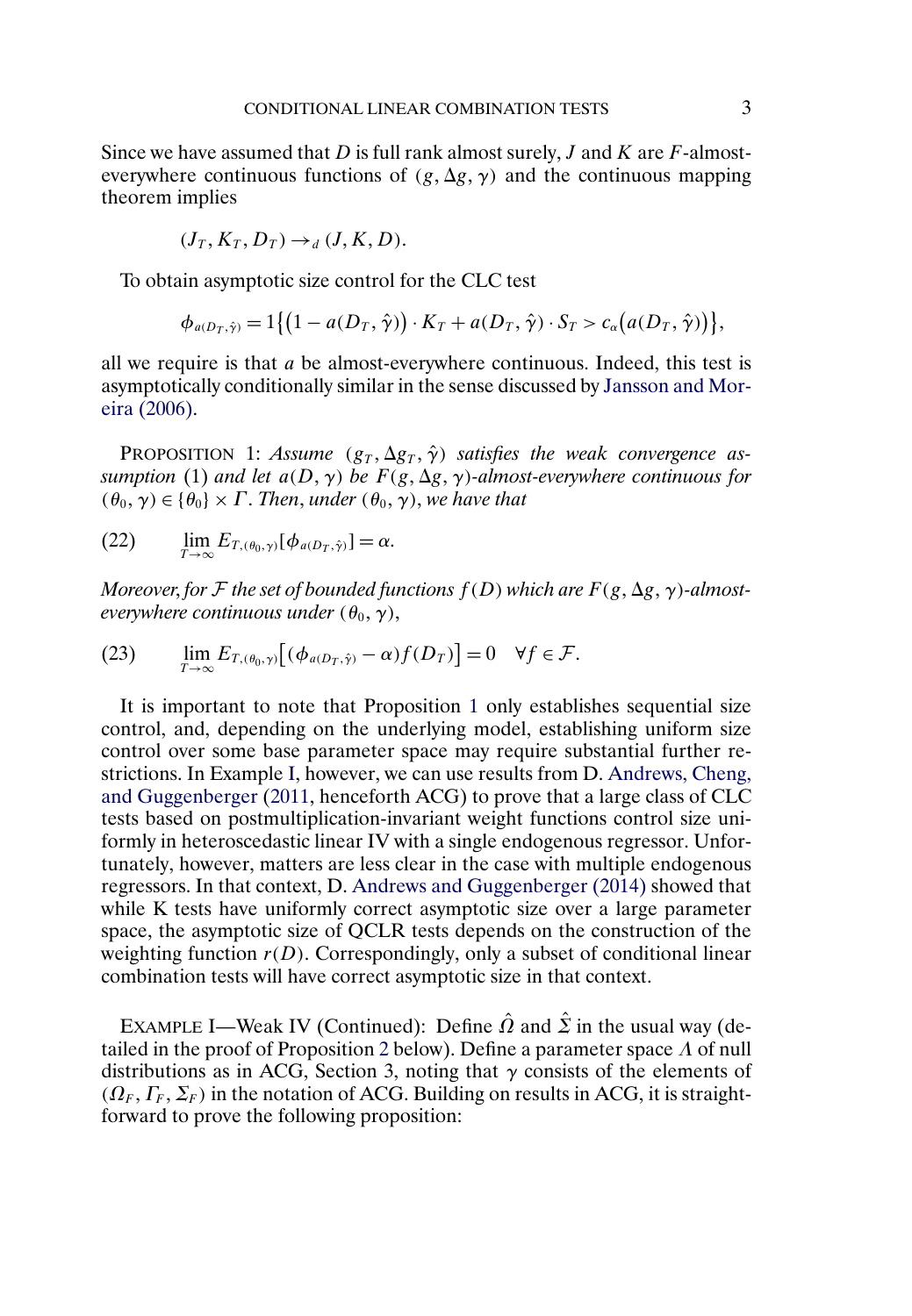<span id="page-3-0"></span>PROPOSITION 2: *Consider the CLC test*  $\phi_{a(D_T, \hat{\gamma})}$  *based on a postmultiplicationinvariant weight function* a(D- γ) *which is continuous in* D *and* γ *at all points with*  $||D|| > 0$  *and satisfies* 

(24) 
$$
\lim_{\delta \to 0} \Biggl( \sup_{(D,\gamma):||D|| > \varepsilon, \text{maxeig}(\Sigma_D) \le \delta} a(D,\gamma) \Biggr) = \lim_{\delta \to 0} \Biggl( \inf_{(D,\gamma):||D|| > \varepsilon, \text{maxeig}(\Sigma_D) \le \delta} a(D,\gamma) \Biggr) = a_0
$$

*for some constant*  $a_0 \in [0, 1]$ , maxeig( $A$ ) *the maximal eigenvalue of*  $A$ , and all  $\varepsilon > 0$ . The test  $\phi_{a(D_T, \hat{\gamma})}$  is uniformly asymptotically similar on  $\Lambda$ :

$$
\lim_{T\to\infty}\inf_{\lambda\in\Lambda}E_{T,\lambda}[\phi_{a(D_T,\hat{\gamma})}]=\lim_{T\to\infty}\sup_{\lambda\in\Lambda}E_{T,\lambda}[\phi_{a(D_T,\hat{\gamma})}]=\alpha.
$$

The assumption (24), together with the assumed postmultiplication invariance of  $a(D, \gamma)$  and the restrictions on the parameter space  $\Lambda$ , ensures that ance of  $a(D, \gamma)$  and the restrictions on the parameter space  $\Lambda$ , ensures that  $a(D_T, \hat{\gamma}) \to_{p} a_0$  asymptotically, and hence that under all strongly identified sequences, the test converges to the linear combination test  $\phi_{a_0}$ . We show in the next section that, for  $a_0 = 0$ , this condition plays an important role in establishing asymptotic efficiency of CLC tests in linear IV under strong identification, and will verify this condition for PI tests  $\phi_{PI}$  in linear IV. The conditions needed to ensure that  $a_{PI}$  satisfies the continuity conditions in Proposition 2 are much less clear, but we can always create a sufficiently continuous weight function  $\tilde{a}$  which approximates  $a_{PI}$ arbitrarily well by calculating  $a_{PI}$  on a grid of values for  $(D, \gamma)$  and taking  $\tilde{a}$  to continuously interpolate between these values.<sup>19</sup>

Power results in the limit problem (2) also imply asymptotic power results under (1). In particular, for  $a(D, \gamma)$  almost-everywhere continuous with respect to  $F(g, \Delta g, \gamma)$ , the asymptotic power of  $\phi_{a(D_T, \hat{\gamma})}$  is simply the power of  $\phi_{a(D,\gamma)}$  in the limit problem.

PROPOSITION 3: Assume  $(g_T, \Delta g_T, \hat{\gamma})$  satisfies the weak convergence assumption (1) and let a(D, γ) be  $F(g, \Delta g, \gamma)$ -almost-everywhere continuous for some  $(\theta, \gamma) \in \Theta \times \Gamma$ . *Then*, *under*  $(\theta, \gamma)$ ,

$$
\lim_{T\to\infty} E_{T,(\theta,\gamma)}[\phi_{a(D_T,\hat{\gamma})}]=E_{m,\mu_D,\gamma}[\phi_{a(D,\gamma)}],
$$

 $where m = m(\theta, \theta_0, \gamma)$  and  $\mu_D$  are the parameters in the limit problem.

<sup>19</sup>To ensure that  $\tilde{a}$  is invariant to postmultiplication, we can fix  $||D|| = 1$  in the grid used to calculate  $\tilde{a}$  and evaluate  $\tilde{a}$  for other values by rescaling the problem to  $||D|| = 1$  using the transformation [\(21\)](#page-1-0).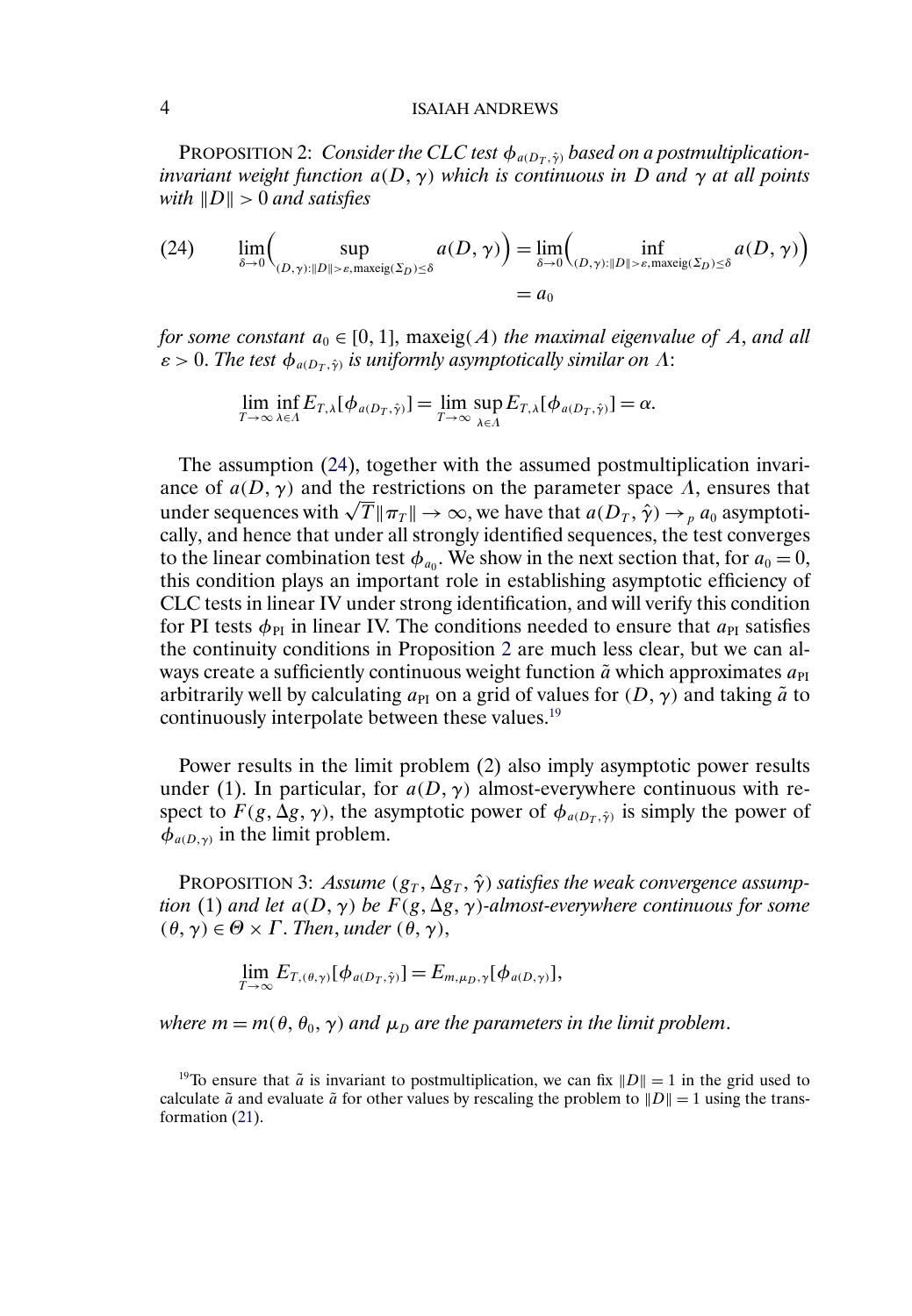<span id="page-4-0"></span>Thus, under mild continuity conditions on  $a(D, \gamma)$ , the asymptotic size and power of tests under (1) are just their size and power in the limit problem. Moreover, sufficiently continuous postmultiplication-invariant weight functions  $a(D, \gamma)$  which select a fixed weight  $a_0$  under strong identification yield uniformly asymptotically similar tests in heteroscedastic linear IV.

#### 1.3. *Asymptotic Efficiency Under Strong Identification*

The power results above concern the asymptotic properties of CLC tests under general conditions that allow for weak identification, but since the commonly used non-robust tests are efficient under strong identification, we may particularly want to ensure that our CLC tests share this property.

As noted in Section 3, under strong identification we typically have that  $\Sigma_{\theta\theta} = 0$ ,  $\Sigma_{\theta g} = 0$ , that  $\mu$  is full rank, and that  $\mathcal{M}(\mu) = {\mu \cdot c : c \in \mathbb{R}^p}$ . We say that  $(g_T, \Delta g_T, \hat{\gamma})$  converges to a Gaussian shift model under  $(\theta, \gamma)$  if  $(g_T, \Delta g_T, \hat{\gamma}) \rightarrow_d (g, \Delta g, \gamma)$  for

(25) 
$$
\begin{pmatrix} g \\ \text{vec}(\Delta g) \end{pmatrix} \sim N \left( \begin{pmatrix} \mu \cdot b \\ \text{vec}(\mu) \end{pmatrix}, \begin{pmatrix} I & 0 \\ 0 & 0 \end{pmatrix} \right),
$$

where  $\mu$  is full rank and  $b \in \mathbb{R}^p$ . Under strong identification, general GMM models parameterized in terms of local alternatives converge to Gaussian shift models. In many cases, strong identification is not necessary to obtain convergence to (25), however, and sequences of models between the polar cases of weak and strong identification, like the "semi-strong" case discussed in D. [Andrews and Cheng \(2012\),](#page-15-0) often yield Gaussian shift limit problems under appropriately defined sequences of local alternatives.

EXAMPLE I—Weak IV (Continued): Suppose that  $\pi_T = r_T c$  for  $c \in \mathbb{R}^p$  with EXAMPLE 1—weak IV (Continued): Suppose that  $\pi_T = r_T c$  for  $c \in \mathbb{R}^r$  with  $||c|| > 0$  for any sequence  $\{r_T\}_{T=1}^{\infty}$  such that  $r_T \to r$  as  $T \to \infty$  and  $\sqrt{T}r_T \to \infty$ . For  $0 < r < \infty$  this is the usual, strongly identified case, while for  $r = 0$  this falls into the "semi-strong" category of D. [Andrews and Cheng \(2012\):](#page-15-0) the first stage converges to zero, but at a sufficiently slow rate that many standard asymptotic results are preserved. Let  $\tilde{\Omega}$  be a consistent estimator for  $\lim_{T\to\infty} \text{Var}((\sqrt{T}f_T(\beta_0)', r_T^{-1}f_T(\beta_0)'))')$  and define  $\tilde{g}_T(\beta) = \sqrt{T}\tilde{\Omega}_{ff}^{-\frac{1}{2}}f_T(\beta)$  and  $\tilde{\gamma}$  = vec( $\tilde{\Omega}$ ) as before. Consider sequences of local alternatives with  $\beta_T$  =  $\beta_0 + \frac{b^*}{r_T \sqrt{T}}$  and let  $\Delta \tilde{g}_T = r_T^{-1} \tilde{\Omega}_{ff}^{-\frac{1}{2}} \frac{\partial}{\partial \beta} f_T(\beta)$ . As  $T \to \infty$ ,  $(\tilde{g}_T, \Delta \tilde{g}_T, \tilde{\gamma})$  converges to the Gaussian shift limit problem (25) with  $\mu = E[Z_i Z'_i]c$  and  $b = b^*$ .

In the Gaussian shift limit problem (25), the Neyman–Pearson lemma implies that the uniformly most powerful level  $\alpha$  test based on  $(J, K, D)$  is  $\phi_K$ as defined in (16). Further, under the weak convergence assumption (1) for  $(g, \Delta g)$  as in (25), the test  $\phi_{K_T} = 1\{K_T > \chi^2_{p,1-\alpha}\}\)$  is asymptotically efficient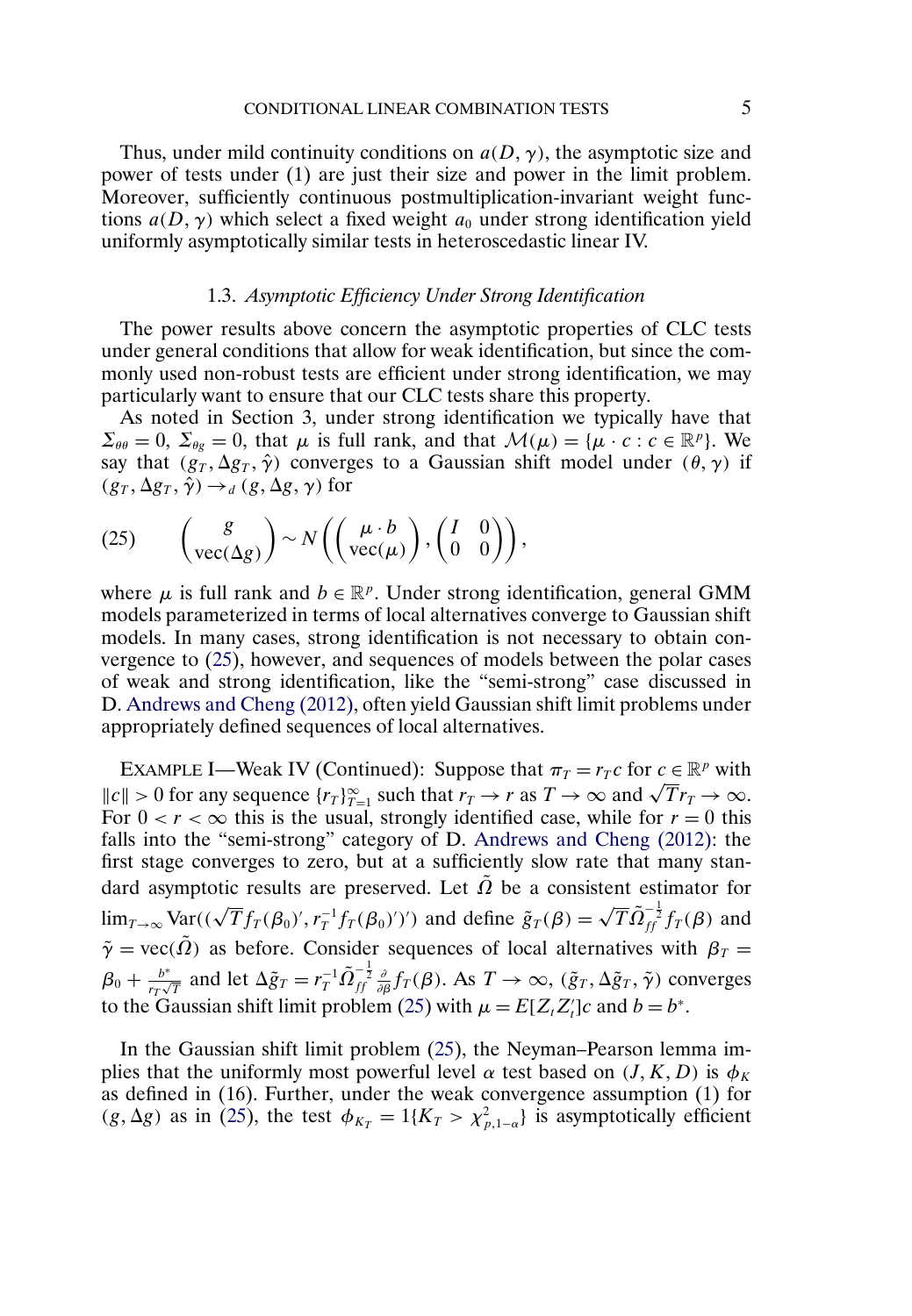<span id="page-5-0"></span>in the sense of [Müller \(2011\)](#page-16-0) for a family of elliptically contoured weight functions.<sup>20</sup> Under strong identification  $\phi_{K_T} = 1\{K_T > \chi^2_{p,1-\alpha}\}\)$  is also generally equivalent to the usual Wald tests, though we will need conditions beyond (1) to establish this. It is straightforward to show that a CLC test based on the weight function  $a(D, \gamma)$  will share these properties, and so be asymptoti-cally efficient under sequences converging to [\(25\)](#page-4-0), if and only if  $a(D_T, \hat{\gamma}) \to_p 0$ under such sequences.

**PROPOSITION 4:** Denote by  $A_c$  the class of weight functions  $a(D, \gamma)$  that are  $\alpha$  *continuous in both*  $D$  *and*  $\gamma$  *for all full rank*  $D.$  *Fix*  $(\theta, \gamma) \in \Theta \times \Gamma$  *with*  $\theta \neq \theta_0$  *and*  $suppose that$  ( $g_T$ ,  $\Delta g_T$ ,  $\hat{\gamma}$ ) *converges weakly to the Gaussian shift limit problem* [\(25\)](#page-4-0) with  $b \neq 0$ . For  $a(D, \gamma)$  almost-everywhere continuous with respect to the limiting measure  $F(g,\Delta g,\gamma)$  under  $(\theta,\gamma),$ 

$$
\lim_{T\to\infty} E_{T,(\theta,\gamma)}[\phi_{a(D_T,\hat{\gamma})}] = \sup_{\tilde{a}\in\mathcal{A}_c} \lim_{T\to\infty} E_{T,(\theta,\gamma)}[\phi_{\tilde{a}(D_T,\hat{\gamma})}]
$$

*if and only if a*( $D, \gamma$ ) = 0 *almost surely with respect to*  $F(g, \Delta g, \gamma)$ . *Thus* 

$$
\lim_{T\to\infty} E_{T,(\theta,\gamma)}[\phi_{K_T}] = \sup_{\tilde{a}\in\mathcal{A}_c} \lim_{T\to\infty} E_{T,(\theta,\gamma)}[\phi_{\tilde{a}(D_T,\hat{\gamma})}].
$$

Using this proposition, it is easy to see that the condition [\(24\)](#page-3-0) that we used to ensure uniformly correct size for CLC tests in linear IV Example [I](#page-0-0) will also ensure asymptotic efficiency under strong and semi-strong identification provided  $a_0 = 0$ .

It is straightforward to give conditions under which MMRU tests select  $a(\mu_D, \gamma) = 0$  asymptotically in sequences of models converging to Gaussian shift experiments:

**THEOREM 5:** Suppose that for some pair  $(\mu_D, \gamma) \in M_D \times \Gamma$  with  $\mu_D$  full rank and  $\Sigma_{\theta g}(\gamma) = \Sigma_{\theta \theta}(\gamma) = 0$ , *for all*  $C > 0$  *and all sequences*  $(\mu_{D,n}, \gamma_n) \in M_D \times I$ *such that*  $(\mu_{D,n}, \gamma_n) \rightarrow (\mu_D, \gamma)$ , *we have* 

$$
d_H(\mathcal{M}_D(\mu_{D,n},\gamma_n)\cap B_C,\{\mu_D\cdot b: b\in\mathbb{R}^p\}\cap B_C)\to 0,
$$

*where*  $B_C = \{m : ||m|| \le C\}$  and  $d_H(A_1, A_2)$  *is the Hausdorff distance between the sets*  $A_1$  *and*  $A_2$ ,

$$
d_H(A_1, A_2) = \max \Biggl\{ \sup_{x_1 \in A_1} \inf_{x_2 \in A_2} ||x_1 - x_2||, \sup_{x_2 \in A_2} \inf_{x_1 \in A_1} ||x_1 - x_2|| \Biggr\}.
$$

<sup>20</sup>Formally, in the limit problem  $\mu = \Delta g$  is known so to derive weighted average power optimal tests we need only consider weights on b. For any weights  $G(b)$  with density  $g(b)$  that depends on b only through  $\|\mu b\|$ , so that  $g(b) \propto \tilde{g}(\|\mu b\|)$ ,  $\phi_K$  is weighted average power maximizing in the limit problem, and by [Müller \(2011\)](#page-16-0)  $\phi_{K_T}$  is asymptotically optimal over the class of tests with correct size under (1) and [\(25\)](#page-4-0).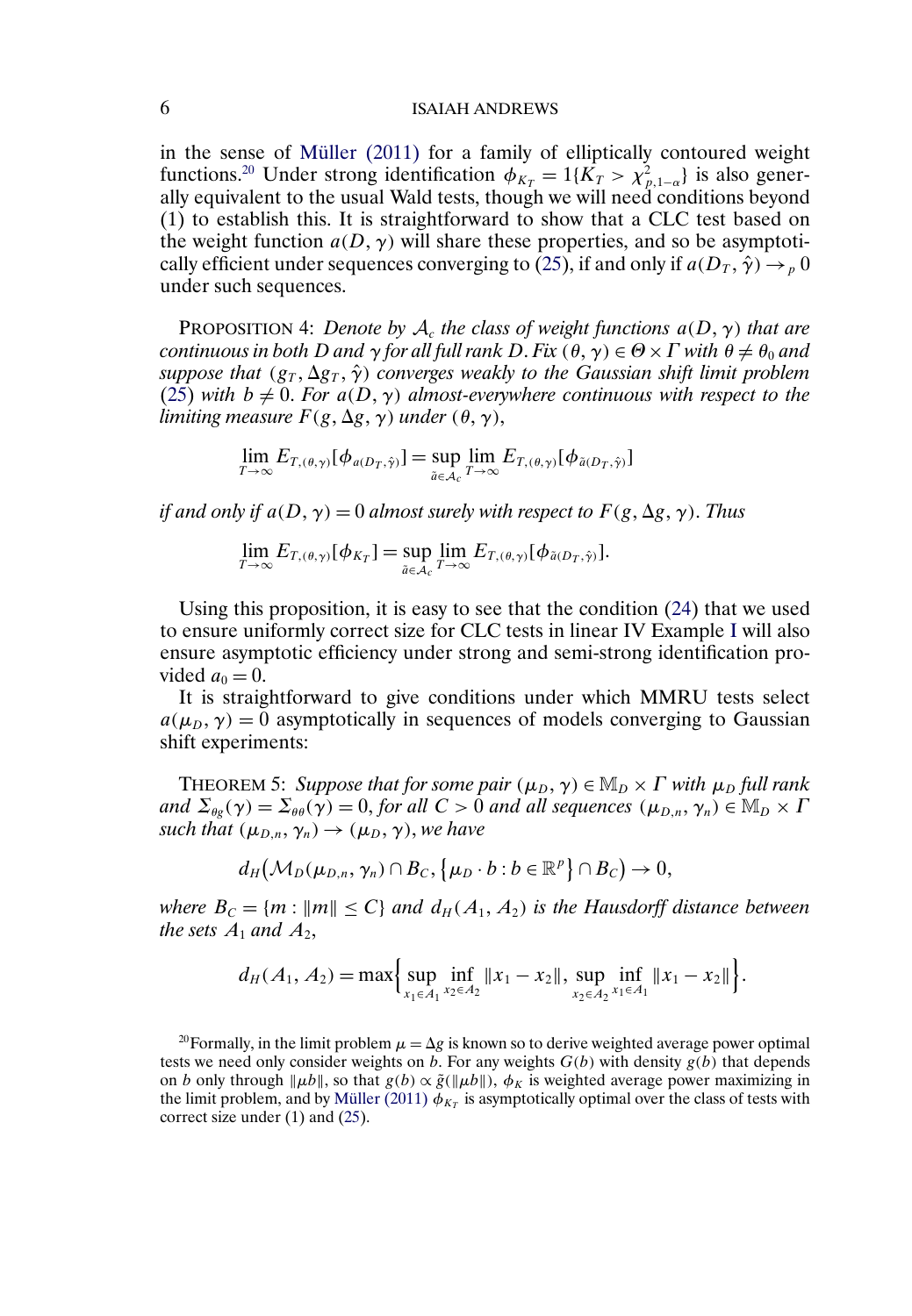<span id="page-6-0"></span>*Then for*  $\beta_{m,\mu_{D,n},\gamma_n}^u = \sup_{a \in [0,1]} E_{m,\mu_{D,n},\gamma_n}[\phi_a]$  *and all*  $(\mu_{D,n}, \gamma_n) \to (\mu_D, \gamma)$ , the *MMRU weight*

> $a_{\text{MMRU}}(\mu_{D,n}, \gamma_n) = \arg\min_{a \in [0,1]} \sup_{m \in \mathcal{M}_D(\mu_D)}$  $m \in \mathcal{M}_D(\mu_{D,n}, \gamma_n)$  $\left(\beta^u_{m, \mu_{D,n}, \gamma_n}-E_{m, \mu_{D,n}, \gamma_n}[\phi_a]\right)$

satisfies  $a_{\text{MMRU}}(\mu_{D,n}, \gamma_n) \to 0$ .

Using Theorem [5,](#page-5-0) we can show that PI tests will be efficient under strong and semi-strong identification in Example [I,](#page-0-0) while MMR tests will be efficient under strong and semi-strong identification in Example II, where the MMR and MMRU tests coincide.

EXAMPLE I—Weak IV (Continued): Define  $(g_T, \Delta g_T, \hat{\gamma})$  as in Section 1, and as above, let  $\pi_T = r_T c$  for  $c \in \mathbb{R}^p$  with  $||c|| > 0$ . For simplicity we take  $\hat{\mu}_D = D_T$ , but the extension to other estimators is straightforward.

COROLLARY 2: *Provided*  $\sqrt{T}r_T \to \infty$ , we have that, in the linear IV model,  $a_{\rm PI}(\hat\mu_D,\hat\gamma)\to_p 0$  and thus that the PI test based on  $(g_T,\Delta g_T,\hat\gamma)$  is efficient under *strong and semi-strong identification*.

EXAMPLE II—Minimum Distance (Continued): We can model semi-strong identification in this example by taking  $\Omega_{\eta} = r_T \Omega_{\eta,0}$  where  $r_T \to 0$  and  $r_T^{-1}\hat\Omega_\eta\to_p\Omega_{\eta,0}$ , noting that  $r_T=\frac{1}{T}$  is the typical strongly identified case. Again define  $\hat{\gamma} = \text{vec}(\hat{\Omega}_{\eta})$  and note that  $\mathcal{M}(\hat{\gamma}) = {\{\hat{\Omega}_{\eta}^{-\frac{1}{2}}(f(\theta) - f(\theta_0))\}}$ . Defining  $g_T(\theta) = \hat{\Omega}_\eta^{-\frac{1}{2}}(\hat{\eta} - f(\theta))$  and  $\Delta g_T(\theta) = \frac{\partial}{\partial \theta}g_T(\theta) = \hat{\Omega}_\eta^{-\frac{1}{2}}\frac{\partial}{\partial \theta}f(\theta)$  as before, a global identification assumption yields that PI tests are asymptotically efficient.

COROLLARY 3: *Assume that*  $\theta$  *is in the interior of*  $\Theta$  *and that, for all*  $\delta > 0$ *, there exists*  $\varepsilon(\delta) > 0$  *such that*  $|| f(\tilde{\theta}) - f(\theta) || < \varepsilon(\delta)$  *implies*  $|| \tilde{\theta} - \theta || < \delta$ . *Provided*  $r_T \rightarrow 0$ , *the MMR weight function*  $a_{MMR}$  *satisfies*  $a_{MMR}(\hat{\gamma}) \rightarrow_p 0$  *and the MMR test is efficient under strong and semi-strong identification*.

Hence, in our examples, the plug-in test  $\phi_{PI}$  is asymptotically efficient under strong and semi-strong identification.

# APPENDIX 2: PROOFS

# *Proof of Theorem 2*

Statement (1) follows from results in [Monti and Sen \(1976\)](#page-16-0) and [Koziol and](#page-16-0) [Perlman \(1978\).](#page-16-0) Specifically, both papers note that if  $(A, B) \sim (\chi^2_{k-p}(\tau_A),$  $\chi_p^2(\tau_B)$ ) and  $(\tau_A, \tau_B) = \lambda \cdot (t_A, t_B)$  for  $t_A, t_B \ge 0$ , then for  $\phi$  any size  $\alpha$  test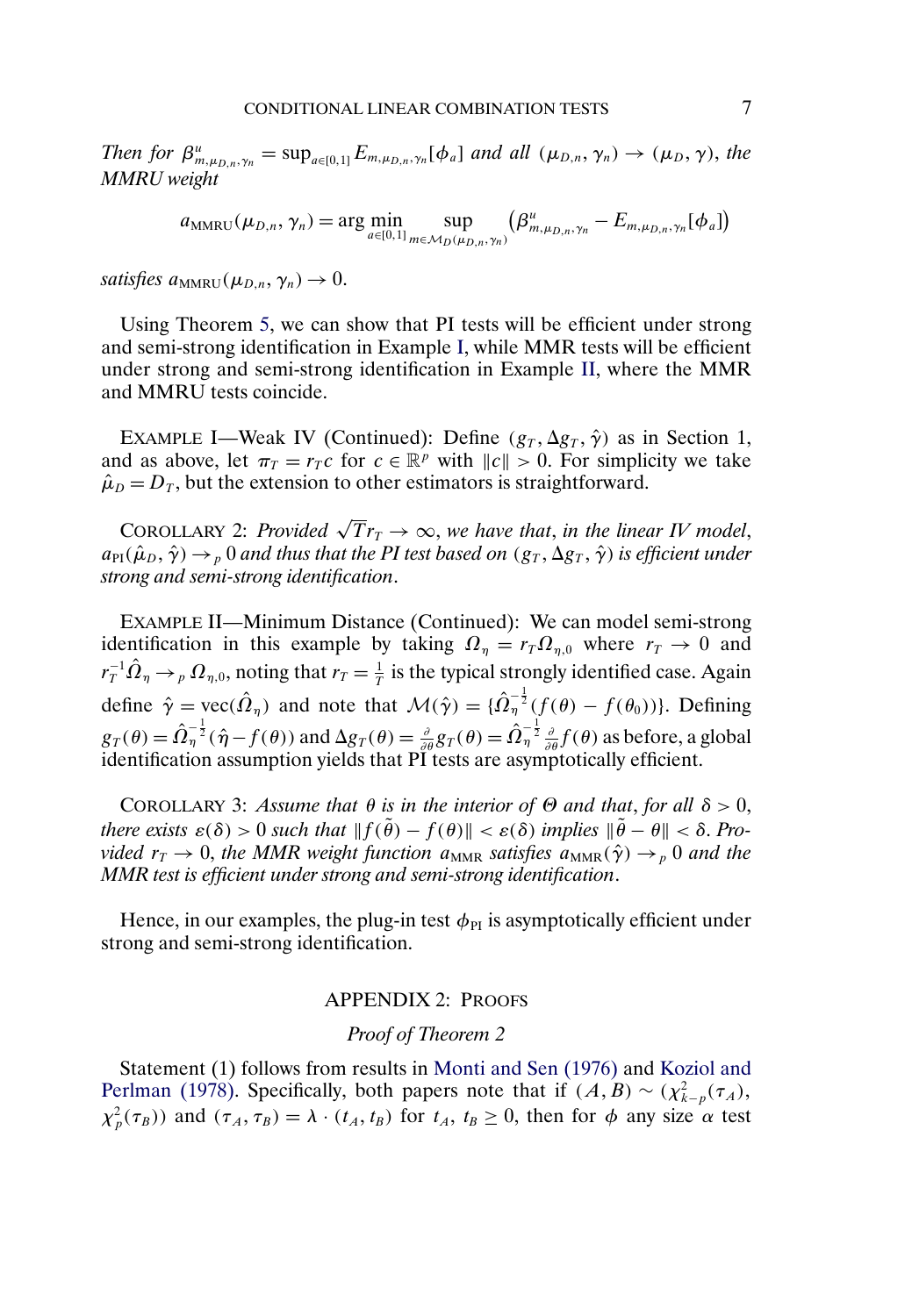for  $H_0: \tau_A = \tau_B = 0$  based on  $(A, B)$ , there exists some  $\overline{\lambda} > 0$  such that for  $0 < \lambda < \lambda$ ,

$$
E_{(\tau_A, \tau_B)}[\phi] \le E_{(\tau_A, \tau_B)} \left[ 1 \left\{ \frac{t_A}{k - p} A + \frac{t_B}{p} B > c \right\} \right]
$$

for c the 1 –  $\alpha$  quantile of a  $\frac{t_A}{k-p} \chi^2_{k-p} + \frac{t_B}{p} \chi^2_{p}$  distribution. Statement (1) then follows immediately by the fact that  $(J, K)|D = d \sim (\chi^2_{k-p}(\tau_J), \chi^2_p(\tau_K)).$ 

Establishing statement (2) is similarly straightforward. In particular, for  $F_{t_K,t_J}$ as described in Theorem 2, Koziol and Perlman noted that we can use the Neyman–Pearson lemma to establish that the weighted average power maximizing level  $\alpha$  test based on  $(A, B) \sim (\chi^2_{k-p}(\tau_A), \chi^2_p(\tau_B))$  is  $\phi_F^* = 1\{\frac{t_K}{t_K+1}A + \frac{t_J}{t_K+1}B > c\}$  where c is the  $1-\alpha$  quantile of a  $\frac{t_K}{\sqrt{2}} \sim \frac{t_J}{\sqrt{2}}$  distribution. In  $\frac{t_f}{t_f+1}B > c$ , where c is the  $1 - \alpha$  quantile of a  $\frac{t_K}{t_K+1}\chi_p^2 + \frac{t_f}{t_f+1}\chi_{k-p}^2$  distribution. In particular, for  $\Phi_\alpha$  the class of level  $\alpha$  tests based on  $(A,B),$ 

$$
\phi_F^* \in \arg\max_{\phi \in \Phi_\alpha} \int_{\mathcal{T}(d)} E_{\tau_A, \tau_B}[\phi] dF(\tau_A, \tau_B).
$$

Statement (2) again follows from the fact that  $(J, K)|D = d \sim (\chi^2_{k-p}(\tau_J),$  $\chi_p^2(\tau_K)).$ 

# *Proof of Theorem 3*

By the independence of  $J, K$ , and  $D$  under the null, conditional on the event  $D=d,$ 

$$
K + a(D) \cdot J|D = d \sim \chi_p^2 + a(d) \cdot \chi_{k-p}^2.
$$

Hence

$$
\Pr\{K + a(D) \cdot J > c_{\alpha}(a(D)) | D = d\} = \alpha
$$

so  $E_{m=0,\mu_D}[\phi_{a(D)}|D=d] = \alpha$  for all d in the support of D and all values  $\mu_D$ .  $E_{m=0,\mu_D}[\phi_{a(D)}]$  can then be written as

$$
\int E_{m=0,\mu_D}[\phi_{a(D)}|D=d] dF_D = \int \alpha dF_D = \alpha
$$

for  $F<sub>D</sub>$  the distribution of D, proving the theorem.

### *Proof of Lemma 1*

We prove that  $E_{m,\mu_D}[\phi_{a(D)}|D] \ge \alpha$  almost surely, from which  $E_{m,\mu_D}[\phi_{a(D)}] \ge$  $\alpha$  follows immediately. Fix some CLC weight function  $a(D)$ . Recall that conditional on  $D = d$ , J and K are independently distributed  $\chi^2_{k-p}(\tau_J)$  and  $\chi^2_k(\tau_k)$ ,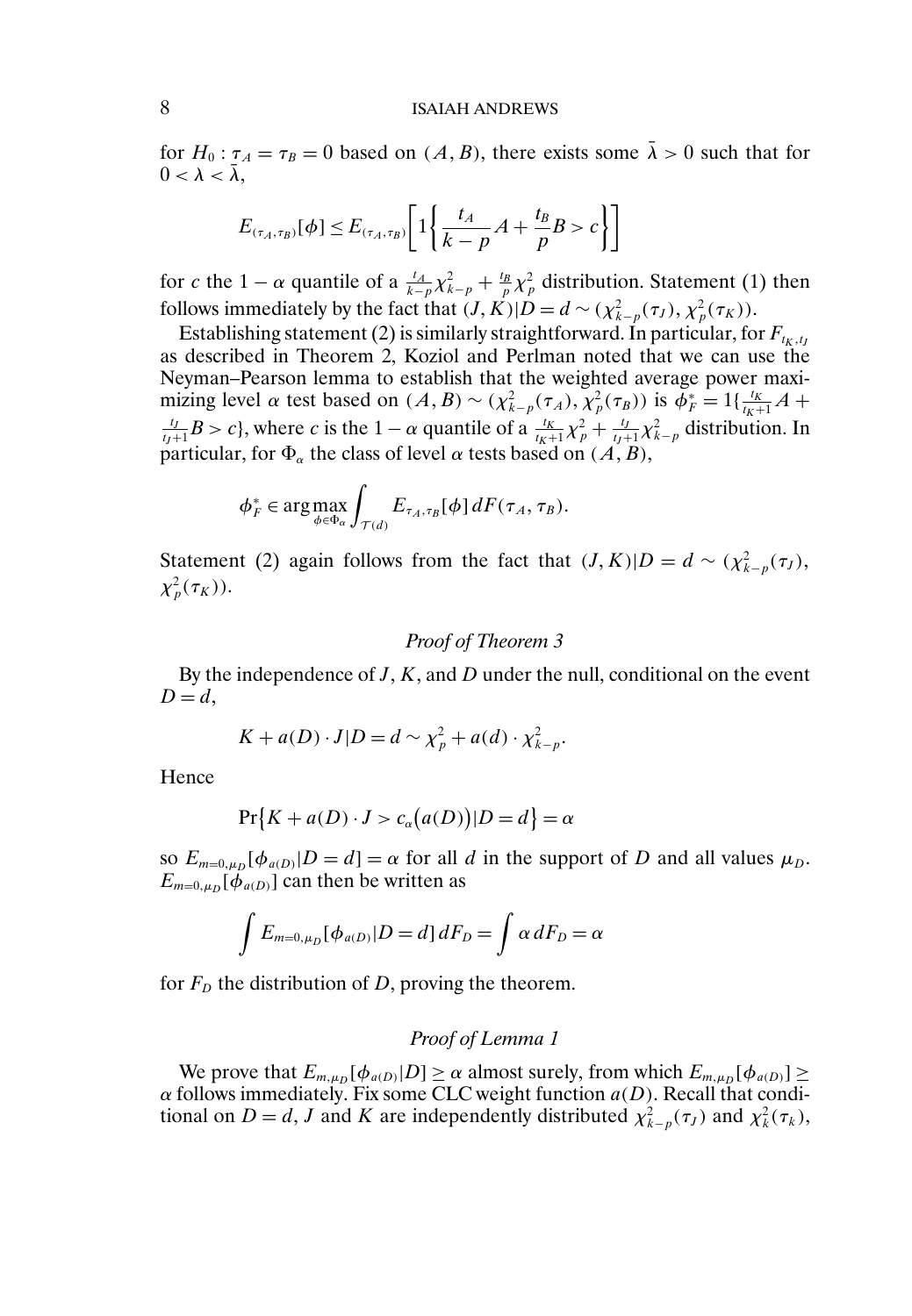respectively, and

$$
K + a(D) \cdot J|D = d \sim \chi_p^2(\tau_K) + a(d) \cdot \chi_{k-p}^2(\tau_J).
$$

The CLC test  $\phi_{a(D)}$  will reject if and only if  $K + a(d) \cdot J > c_{\alpha}(a(d))$ , and the conditional probability of this event under  $\tau_J = \tau_K = 0$  is  $\alpha$ . To establish the result, we need only show that the probability of this event is at least  $\alpha$  under any pair  $(\tau_J, \tau_K) \neq 0$ . However, this follows from the form of the CLC test statistic and the observation that a non-central  $\chi^2$  distribution is increasing in its non-centrality parameter (in the sense of first-order stochastic dominance).

#### *Proof of Theorem 4*

We first argue that, conditional on  $D = d$ , the test  $\phi_{QCLR_r}$  is exactly equivalent to the level  $\alpha$  test that rejects for large values of the statistic  $K +$  $\frac{q_{\alpha}(r(d))}{q_{\alpha}(r(d))+r(d)}$  · J. This result is trivial for  $r(d) = \infty$ . For  $r(d) < \infty$  and  $K > 0$  or  $J - r(D) > 0$ , note first that, for fixed d, the QCLR statistic is strictly increasing in  $(J, K)$ . Further, for any  $L > 0$ , the L level set of the  $QCLR$ , statistic is of the form  $L = K + \frac{L}{L + r(d)} \cdot J$ , so that fixing  $D = d$ ,

$$
\{(J,K)\in\mathbb{R}^2_+ : QCLR_r = L\} = \bigg\{(J,K)\in\mathbb{R}^2_+ : L = K + \frac{L}{L+r(d)} \cdot J\bigg\}.
$$

To verify that this is the case, note that if we plug  $K = L - \frac{L}{L + r(d)} \cdot J$  into the *QCLR*, statistic and collect terms, we have

$$
QCLR_r = \frac{1}{2} \left( L + \frac{r(d)}{L + r(d)} \cdot J - r(d) + \sqrt{\left( L + r(d) + \frac{r(d)}{L + r(d)} \cdot J \right)^2 - 4J \cdot r(d)} \right).
$$

However,

$$
\left(L + r(d) + \frac{r(d)}{L + r(d)} \cdot J\right)^2 - 4J \cdot r(d) = \left(L + r(d) - \frac{r(d)}{L + r(d)} \cdot J\right)^2
$$

and thus for  $K = L - \frac{L}{L + r(d)} \cdot J$ ,

$$
QCLR = \frac{1}{2}\left(L + \frac{r(d)}{L + r(d)} \cdot J - r(d)\n+ \sqrt{\left(L + r(d) - \frac{r(d)}{L + r(d)} \cdot J\right)^2}\right).
$$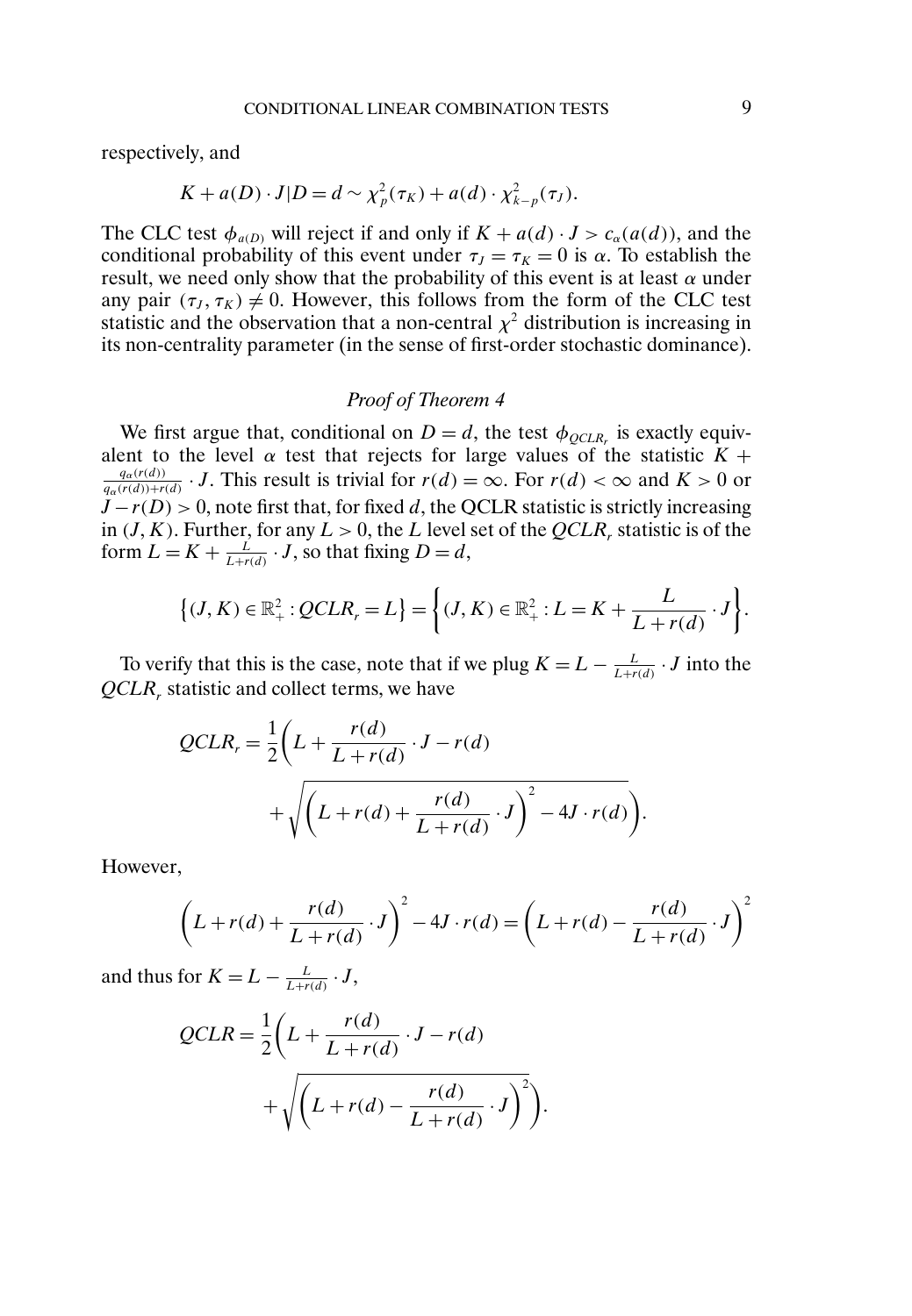<span id="page-9-0"></span>Since we have taken  $K = L - \frac{L}{L + r(D)} \cdot J$  and we know  $K \ge 0$ , we have that  $J \leq L + r(d)$ . Thus  $L + r(d) - \frac{r(d)}{L + r(d)} \cdot J \geq 0$  and we can open the square root and collect terms to obtain  $QCLR_r = L$  on the set  $\{(J, K) \in \mathbb{R}^2_+ : L = K + \frac{L}{L + r(d)} \cdot J\}$ , as we claimed.

Conditional on  $D = d$ , the rejection region of  $\phi_{OCLR_r}$  is

$$
\bigg\{(J,K)\in\mathbb{R}^2_+:q_\alpha(r(d))
$$

Since *J* and *K* are pivotal under the null,

$$
\mathrm{Pr}_{m=0,\mu_D}\bigg\{q_\alpha\big(r(d)\big)
$$

so since  $K + \frac{q_{\alpha}(r(d))}{q_{\alpha}(r(d)) + r(d)} \cdot J$  is continuously distributed with support equal  $\mathbb{R}_+$ ,  $q_\alpha(r(d))$  must be the 1– $\alpha$  quantile of this random variable. Hence, if we define the test  $\phi_{\tilde{a}(D)}$  as in (18) with  $\tilde{a}(D) = \frac{q_{\alpha}(r(D))}{q_{\alpha}(r(D)) + r(D)}$ , we can see that  $c_{\alpha}(\tilde{a}(d)) =$  $q_{\alpha}(d)$  and thus that  $\phi_{QCLR_r} = \phi_{\tilde{a}(d)}$  conditional on  $D = d$ . Since this holds for all  $d, \phi_{QCLR_r} \equiv \phi_{\tilde{a}(D)}$ . Thus, for any function  $r : \mathcal{D} \to \mathbb{R}_+ \cup \{\infty\}$ , there is a function  $\tilde{a}: \mathcal{D} \to [0, 1]$  such that  $\phi_{QCLR_r} \equiv \phi_{\tilde{a}(D)}$ .

To prove the converse, that for any CLC test  $\phi_{a(D)}$  for  $a: \mathcal{D} \to [0, 1]$  we can find a function  $r : \mathcal{D} \to \mathbb{R}_+ \cup \{ \infty \}$  yielding the same test, fix the function  $a(D)$  and note that  $q_{\alpha}(r(D))$  is a continuous function of  $r(D)$  which is deceasing in  $r(D)$  and is bounded below by  $\chi^2_{p,1-\alpha}$  and above by  $\chi^2_{k,1-\alpha}$  (see [Moreira \(2003\)\)](#page-16-0). Hence for any value d, as  $r(d)$  goes from zero to infinity,  $\frac{q_{\alpha}(r(d))}{q_{\alpha}(r(d))+r(d)}$  varies continuously between zero and 1, with  $\lim_{r(d)\to 0} \frac{q_{\alpha}(r(d))}{q_{\alpha}(r(d))+r(d)}$ 1 and  $\lim_{r(d)\to\infty} \frac{q_a(r(d))}{q_a(r(d))+r(d)} = \frac{q_a(\infty)}{q_a(\infty)+\infty} = 0$ . If  $a(d) = 0$ , define  $\tilde{r}(d) = \infty$ . If  $a(d) > 0$ , note that there exists a value  $r^* < \infty$  such that  $a(d) > \frac{q_{\alpha}(r^*)}{q_{\alpha}(r^*)+r^*}$ , so by the intermediate value theorem we can pick  $\tilde{r}(d) \in [0, r^*]$  such that  $a(d) = \frac{q_a(\tilde{r}(d))}{q_a(\tilde{r}(d)) + \tilde{r}(d)}$ . Repeating this exercise for all values d, we can construct a function  $\tilde{r}: \mathcal{D} \to \mathbb{R}_+ \cup \{\infty\}$  such that  $\phi_{a(D)} \equiv \phi_{QCLR_{\tilde{r}}},$  completing the proof.

# *Proof of Proposition [1](#page-2-0)*

The discussion preceding Proposition [1](#page-2-0) establishes that under  $(\theta_0, \gamma)$ ,  $(J_T, K_T, D_T) \rightarrow_d (J, K, D)$  and  $\hat{\gamma} \rightarrow_p \gamma$ . Since we assume that  $a(D, \gamma)$  is almost-everywhere continuous with respect to the limiting distribution  $F$  and  $c<sub>\alpha</sub>(a)$  is a continuous function of a, the continuous mapping theorem establishes that

$$
K_T + a(D_T, \hat{\gamma})J_T - c_{\alpha}(a(D_T, \hat{\gamma})) \rightarrow_d K + a(D, \gamma)J - c_{\alpha}(a(D, \gamma)).
$$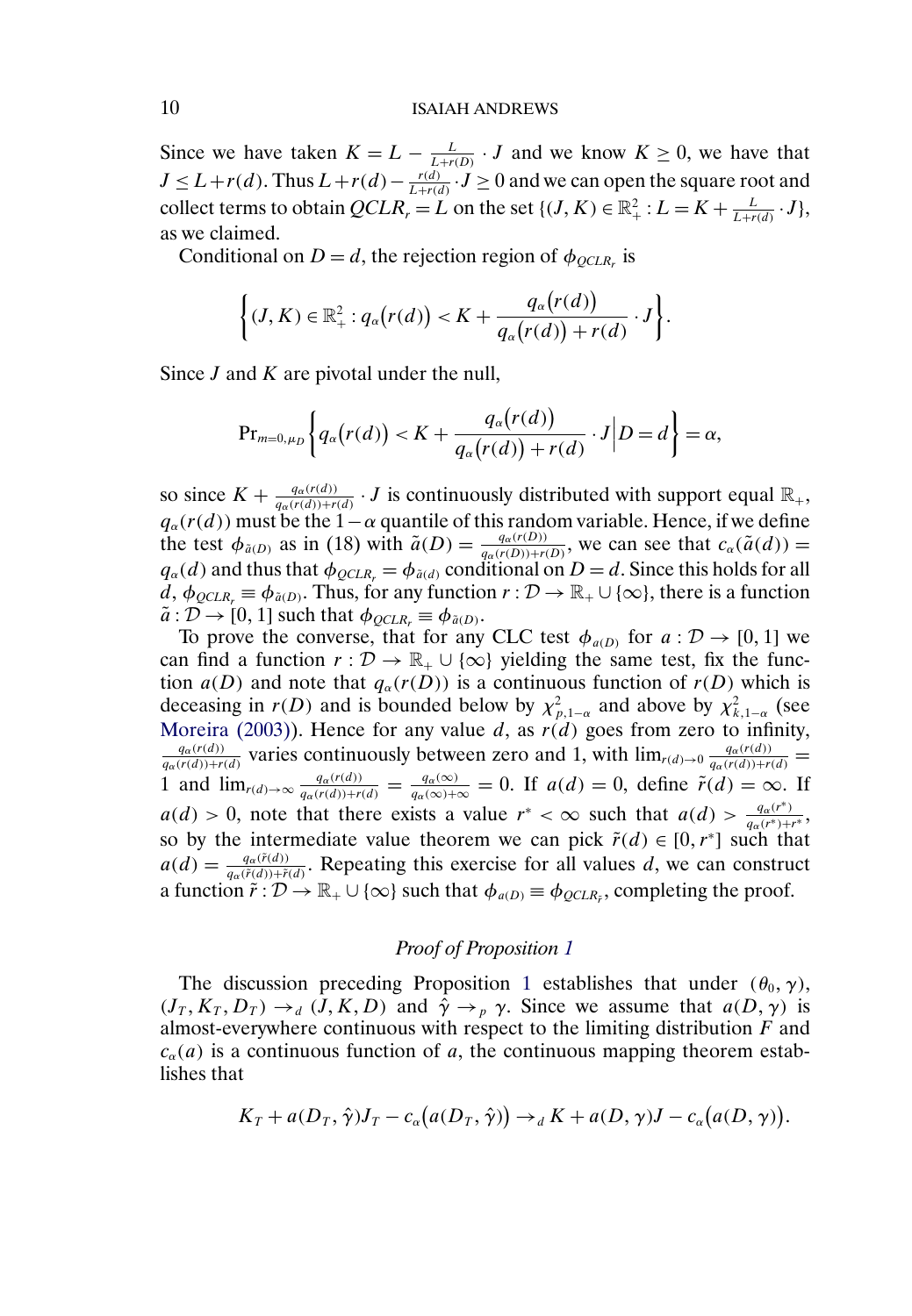Since zero is a point of continuity of the distribution of the right-hand side, this implies that

$$
\Pr_{T, (\theta_0, \gamma)} \{ K_T + a(D_T, \hat{\gamma}) J_T > c_\alpha (a(D_T, \hat{\gamma})) \}
$$
  
\n
$$
\to \Pr_{m=0, \mu_D} \{ K + a(D, \gamma) J > c_\alpha (a(D, \gamma)) \} = \alpha,
$$

which proves [\(22\)](#page-2-0). To prove [\(23\)](#page-2-0), note that the results above establish that  $\phi_{a(D,\gamma)}$  is almost-everywhere continuous with respect to F, and hence for  $f \in \mathcal{F}$ ,

$$
(\phi_{a(D_T,\hat{\gamma})}-\alpha)f(D_T)\to_d(\phi_{a(D,\gamma)}-\alpha)f(D).
$$

Since the left-hand side is bounded, convergence in distribution implies convergence in expectation, proving [\(23\)](#page-2-0).

# *Proof of Proposition [2](#page-3-0)*

Let us take the estimator  $\hat{\Omega}$  to be

$$
\hat{\Omega} = \begin{pmatrix} \hat{\Omega}_{ff} & \hat{\Omega}_{f\beta} \\ \hat{\Omega}_{\beta f} & \hat{\Omega}_{\beta \beta} \end{pmatrix}
$$
  
=  $\frac{1}{T} \sum_{t} \left( \frac{f_t(\beta_0) - f_T(\beta_0)}{\partial \beta} f_t(\beta_0) - \frac{\partial}{\partial \beta} f_T(\beta_0) \right)$   
 $\times \left( f_t(\beta_0)' - f_T(\beta_0)' \frac{\partial}{\partial \beta} f_t(\beta_0)' - \frac{\partial}{\partial \beta} f_T(\beta_0)' \right)$ 

and

$$
\hat{\mathbf{\Sigma}}\!=\!\begin{pmatrix} I_k & \hat{\bm{\Omega}}_{ff}^{-\frac{1}{2}}\hat{\bm{\Omega}}_{f\beta}\hat{\bm{\Omega}}_{ff}^{-\frac{1}{2}} \\ \hat{\bm{\Omega}}_{ff}^{-\frac{1}{2}}\hat{\bm{\Omega}}_{\beta f}\hat{\bm{\Omega}}_{ff}^{-\frac{1}{2}} & \hat{\bm{\Omega}}_{ff}^{-\frac{1}{2}}\hat{\bm{\Omega}}_{\beta \beta}\hat{\bm{\Omega}}_{ff}^{-\frac{1}{2}} \end{pmatrix}.
$$

These choices imply that our  $S_T$  and  $K_T$  coincide exactly with AR and LM in ACG, and that our  $D_T$  is  $\sqrt{T} \hat{Q}_{ff}^{-\frac{1}{2}} \hat{D}$  for  $\hat{D}$  as in ACG. To prove the proposition, we will rely heavily on their results. ACG considered two cases: sequences  $\lambda_I$ we will rely neavily on their results. ACG considered two cases: sequences  $\lambda_T$  for which  $\sqrt{T} || \pi_T ||$  converges to a constant and those for which it diverges to infinity.

linity.<br>Let us begin by considering the case where  $\sqrt{T} \|\pi_T\|$  converges. ACG established that for this case their  $(LM, AR, \hat{D})$  converges in distribution to  $(\chi_1^2, \chi_{k-1}^2, \tilde{D})$  where all three random variables are independent and  $\tilde{D}$  has a non-degenerate Gaussian distribution. Since  $\hat{\Omega}_{ff} \rightarrow_{p} \Omega_{ff}$  which is full rank by assumption, this proves that  $(K_T, S_T, D_T) \rightarrow_d (\chi_1^2, \chi_{k-1}^2, D)$ , where again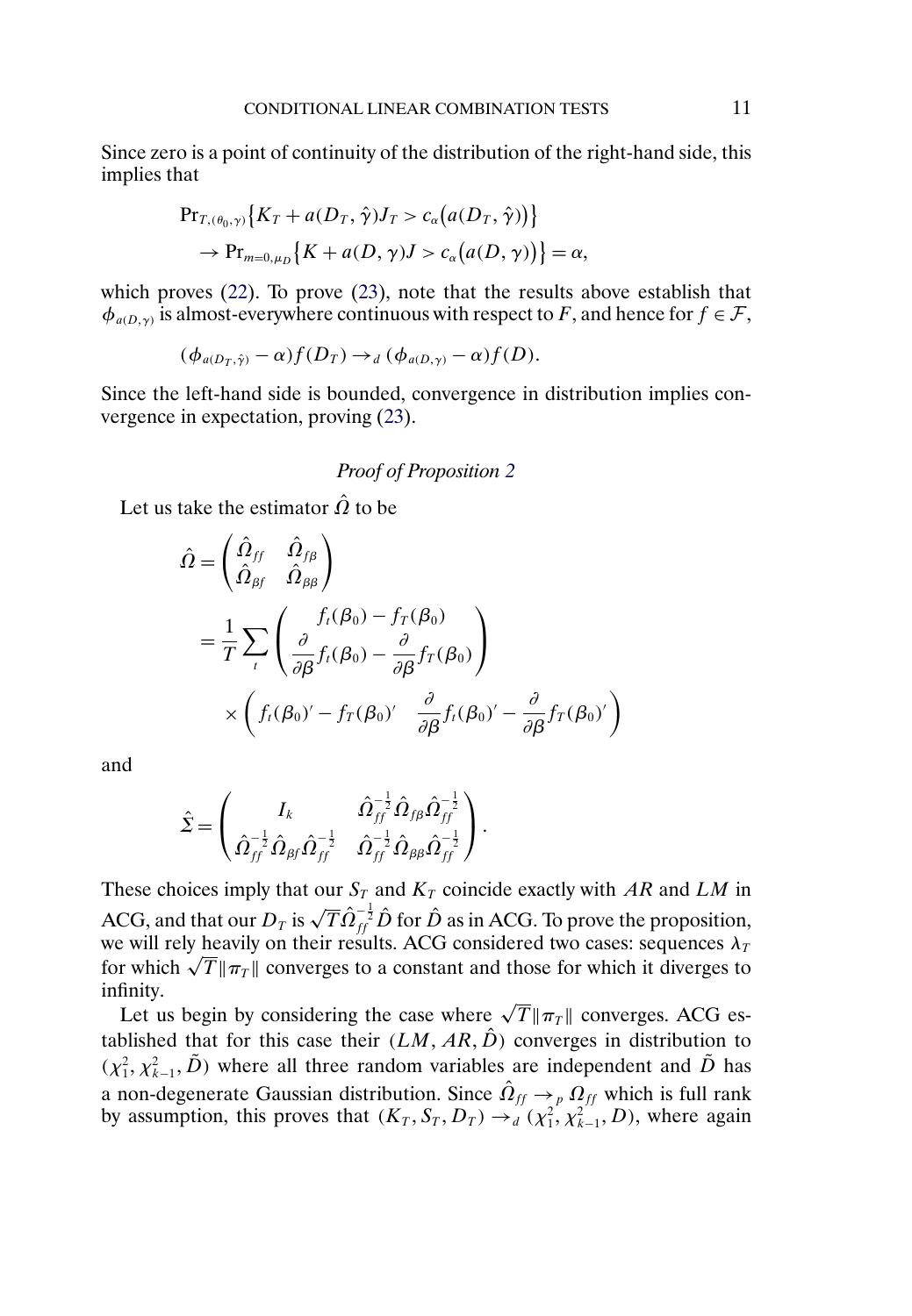all the variables on the RHS are mutually independent and  $D$  has a nondegenerate Gaussian distribution. Thus, by the continuous mapping theorem and consistency of  $\hat{\Sigma}_{\theta g}$  and  $\hat{\Sigma}_{\theta \theta}$ , which under the null follows from (6.7) and (6.9) in ACG, we have that

$$
(1 - a(D_T, \hat{\gamma}))K_T + a(D_T, \hat{\gamma})S_T - c_{\alpha}(a(D_T, \hat{\gamma}))
$$
  
\n
$$
\rightarrow_d (1 - a(D, \gamma))K + a(D, \gamma)S - c_{\alpha}(a(D, \gamma)),
$$

which establishes correct asymptotic size under sequences with  $\sqrt{T}\|\pi_T\|$  converging.

rging.<br>Next, consider the case where  $\sqrt{T} \|\pi_T\|$  diverges. Let

$$
(\tilde{g}_T, \Delta \tilde{g}_T, \tilde{\gamma}) = h(g_T, \Delta g_T, \hat{\gamma}; ||\pi_T||^{-1}),
$$

and define the random variables  $\tilde{D}_T$ ,  $\tilde{\Sigma}$ , and  $\tilde{\Sigma}_D$  accordingly. ACG equation (6.22) establishes that, in this case,  $\tilde{D}_T \rightarrow_{p} D^*$  for  $||D^*|| > 0$ , and equations (6.7) and (6.21) together establish that  $\tilde{\Sigma}_D \to_p 0$ . Our assumption on  $a(\tilde{D}_T, \tilde{\gamma})$ thus implies that  $a(\tilde{D}_T, \tilde{\gamma}) \to_{p} a_0$ . Since ACG established the convergence in distribution of  $(LM, AR)$  under sequences of this type, we have that

$$
(1 - a(\tilde{D}_T, \tilde{\gamma}))K_T + a(D_T, \xi_T)S_T - c_{\alpha}(a(D_T, \xi_T))
$$
  
\n
$$
\rightarrow_d (1 - a_0)K + a_0S - c_{\alpha}(a_0)
$$

and thus that the CLC test  $\phi_{a(\tilde{D}_T, \tilde{\gamma})}$  has asymptotic rejection probability equal to  $\alpha$  under these sequences. By the assumed invariance to postmultiplication, however, this implies that  $\phi_{a(D_T, \gamma)}$  has asymptotic rejection probability  $\alpha$  as well.

To complete the proof, following ACG we can note that the above argument verifies their Assumption  $B^*$  and that we can thus use ACG Corollary 2.1 to establish the result.

# *Proof of Proposition [3](#page-3-0)*

Follows by the same argument as the first part of Proposition [1.](#page-2-0)

# *Proof of Proposition [4](#page-5-0)*

As discussed in the text,  $\phi_K$  is efficient in the limit problem [\(25\)](#page-4-0) by the Neyman–Pearson lemma, and  $\phi_{K_T} = \phi_{\tilde{a}(D_T, \hat{\gamma})}$  for  $\tilde{a}(D, \gamma) \equiv 0$ ,  $\tilde{a} \in A_c$ , so

$$
\lim_{T\to\infty} E_{T,(\theta,\gamma)}[\phi_{K_T}] = \sup_{\tilde{a}\in\mathcal{A}_c} \lim_{T\to\infty} E_{T,(\theta,\gamma)}[\phi_{\tilde{a}(D_T,\hat{\gamma})}]
$$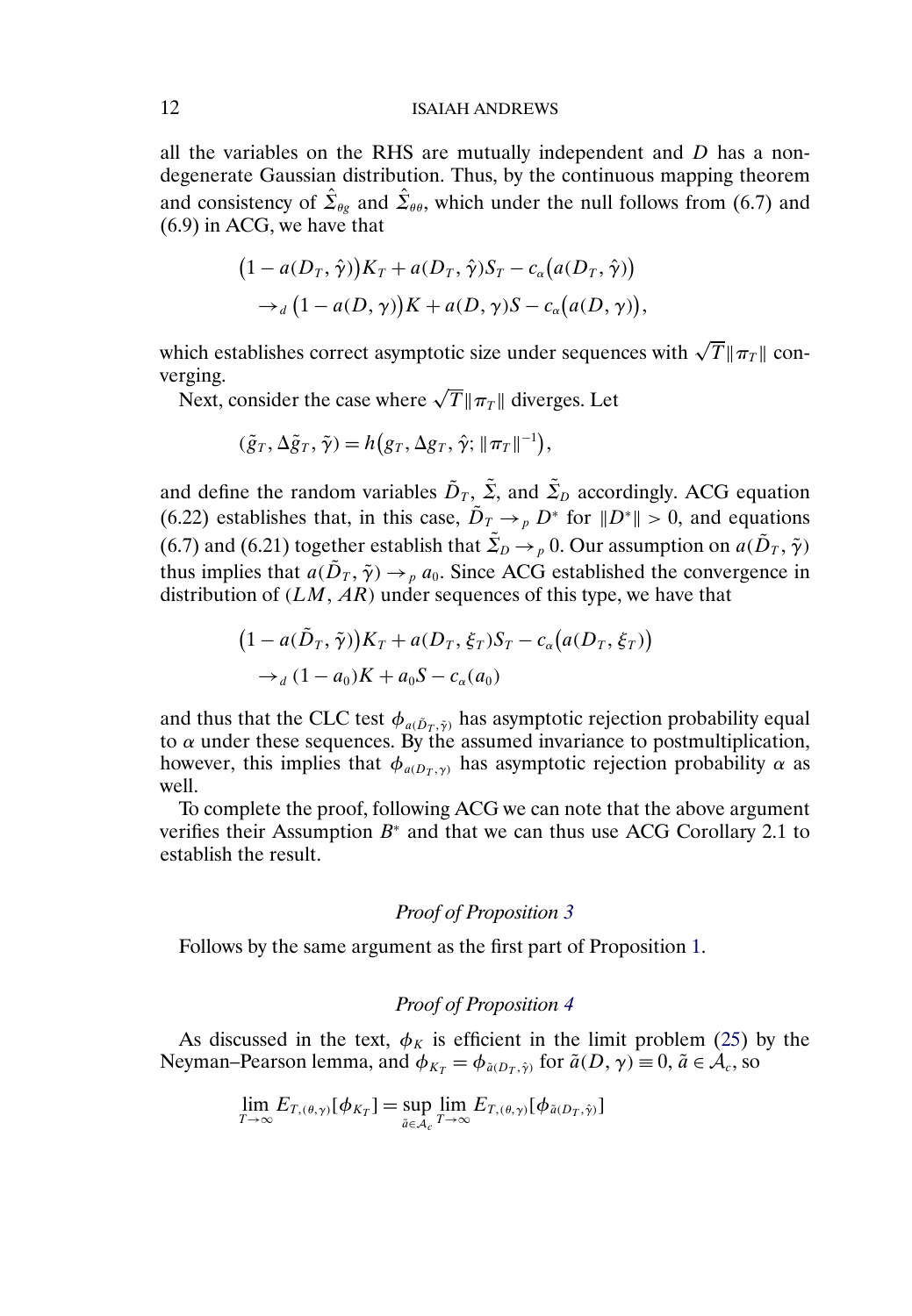<span id="page-12-0"></span>follows from Proposition [3.](#page-3-0)

If  $a(D, \gamma) = 0$  almost surely, then we have that  $\lim_{T \to \infty} E_{T, (\theta, \gamma)}[\phi_{a(D_T, \hat{\gamma})}] =$  $\lim_{T\to\infty} E_{T,(\theta,\gamma)}[\phi_{K_T}]$  by Proposition [3.](#page-3-0) If, on the other hand,  $Pr\{a(D,\gamma) \neq$  $0$ } =  $\delta$  > 0, note that  $D = \mu$  is non-random in the limit problem, so this implies that  $a(\mu, \gamma) = a^* \neq 0$ . Note, however, that the test  $\phi_{a^*}$  does not satisfy the necessary condition for a most powerful test given in Theorem 3.2.1 in [Lehmann and Romano \(2005\)](#page-16-0) and thus has strictly lower power than the test  $\phi_K$  in the limit problem, which together with Proposition [3](#page-3-0) implies that  $\lim_{T\to\infty} E_{T,(\theta,\gamma)}[\phi_{a(D_T,\hat{\gamma})}] < \lim_{T\to\infty} E_{T,(\theta,\gamma)}[\phi_{K_T}].$ 

#### *Proof of Theorem [5](#page-5-0)*

Define  $M_L = {\mu_D \cdot b : b \in \mathbb{R}^p}$ . Note that for any  $\zeta > 0$ , there exists  $C_{\zeta} > 0$ such that

$$
\inf_{a\in[0,1]} \inf_{m\in\mathcal{M}_L:\|m\|>C_{\zeta}} E_{m,\mu_D,\gamma}[\phi_a]>1-\zeta.
$$

Note further that  $C_{\zeta} \to \infty$  as  $\zeta \to 0$ . Since the test  $\phi_K$  is UMP over the class of tests depending on  $(J, K, D)$  against  $m \in M_L$  for  $\Sigma_D = 0$ , we can see that for  $\beta_{m,\mu_D,\gamma}^u = \sup_{a \in [0,1]} E_{m,\mu_D,\gamma}[\phi_a]$  we have  $\beta_{m,\mu_D,\gamma}^u = E_{m,\mu_D,\gamma}[\phi_K] \forall m \in \mathcal{M}_L$ . Thus,

$$
\sup_{m\in\mathcal{M}_L}(\beta_{m,\mu_D,\gamma}^u-E_{m,\mu_D,\gamma}[\phi_a])=\sup_{m\in\mathcal{M}_L}(E_{m,\mu_D,\gamma}[\phi_K]-E_{m,\mu_D,\gamma}[\phi_a]).
$$

Next note that, as discussed in the proof of Proposition [4,](#page-5-0) none of the tests  $\phi_a$ :  $a \in (0, 1]$  satisfy the necessary condition for an optimal test against  $m \in \mathcal{M}_L$ for  $\Sigma_D = 0$  given in Lehmann and Romano's [\(2005\)](#page-16-0) Theorem 3.2.1. Thus if we define

$$
\varepsilon(a) = \sup_{m \in \mathcal{M}_L} (E_{m,\mu_D,\gamma}[\phi_K] - E_{m,\mu_D,\gamma}[\phi_a]),
$$

we have that  $\varepsilon(a) > 0$   $\forall a \in (0, 1]$ . Moreover, for all a, there is some  $m^* \in \mathcal{M}_L$ such that

$$
\varepsilon(a) = E_{m^*,\mu_D,\gamma}[\phi_K] - E_{m^*,\mu_D,\gamma}[\phi_a],
$$

which can be seen by noting that for  $\zeta = \frac{\varepsilon(a)}{2}$ ,  $B_C = \{m : ||m|| \le C\}$ , and  $A =$  $\mathcal{M}_L \cap B_{C_{\zeta}}^C$  (for  $B_{C_{\zeta}}^C$  the complement of  $B_{C_{\zeta}}$ ),

$$
\sup_{m\in A} (E_{m,\mu_D,\gamma}[\phi_K] - E_{m,\mu_D,\gamma}[\phi_a]) \leq 1 - \frac{\varepsilon(a)}{2}
$$

by the definition of  $C_\zeta$ . Thus, for  $\tilde{A} = \mathcal{M}_L \cap B_{C_\zeta}$ ,

$$
\varepsilon(a) = \sup_{m \in \tilde{A}} \bigl( E_{m,\mu_D,\gamma}[\phi_K] - E_{m,\mu_D,\gamma}[\phi_a] \bigr).
$$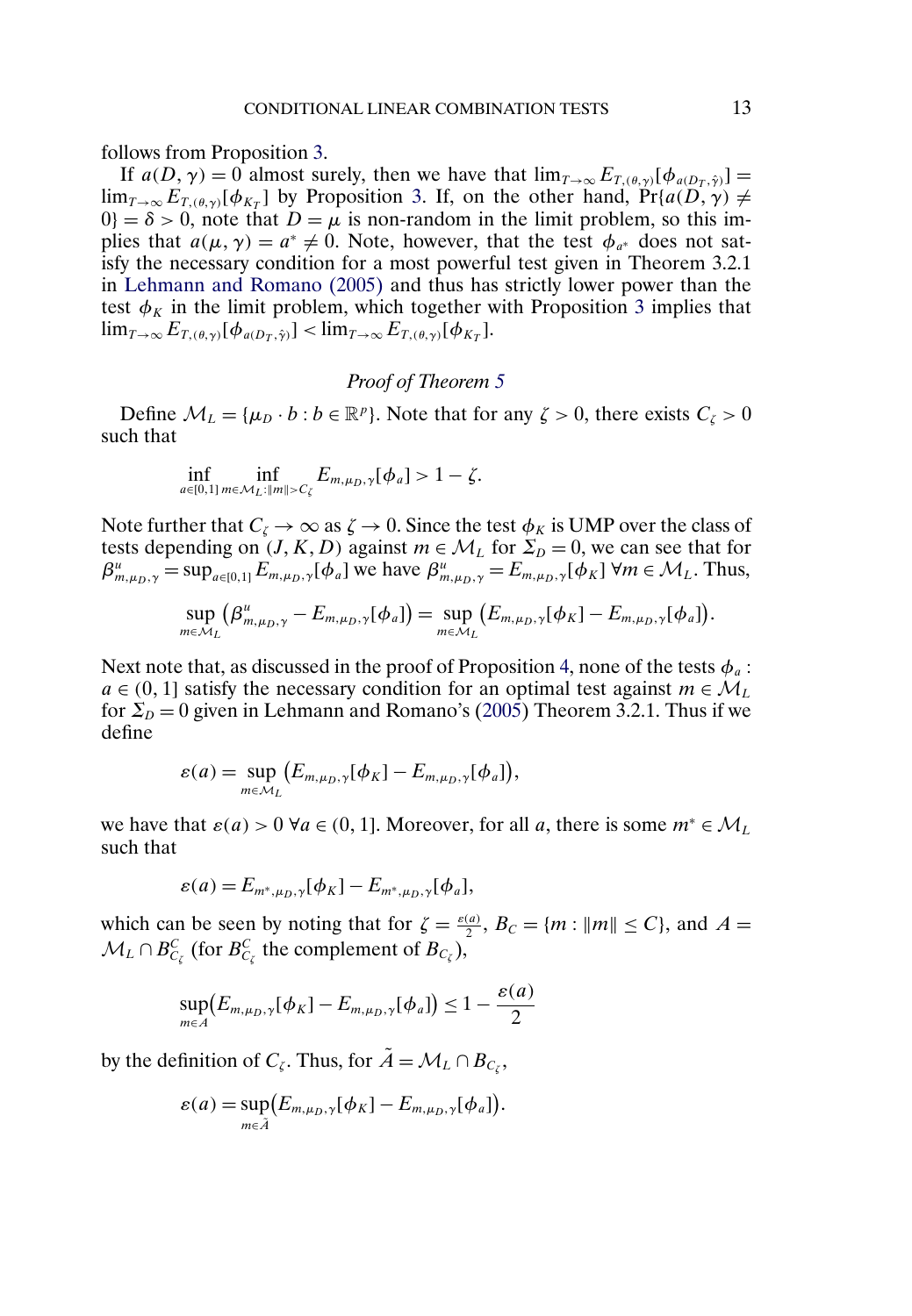Since  $\tilde{A}$  is compact and  $E_{m,\mu_D,\gamma}[\phi_K] - E_{m,\mu_D,\gamma}[\phi_a]$  is continuous in m, the sup must be attained at some  $m^* \in \tilde{A}$ .

Since  $E_{m,\mu_D,\gamma}[\phi_a]$  is continuous in a for all m, the fact that

$$
\varepsilon(a) = \sup_{m \in \mathcal{M}_L} \big( E_{m,\mu_D,\gamma}[\phi_K] - E_{m,\mu_D,\gamma}[\phi_a] \big)
$$

is achieved implies that  $\varepsilon(a)$  is continuous in a. We know that  $\varepsilon(0) = 0$  by definition, so 0 is the unique minimizer of  $\varepsilon(a)$  over [0, 1]. By the compactness of [0, 1], this implies that for any  $\delta > 0$ , there exists  $\bar{\varepsilon}(\delta) > 0$  such that  $\varepsilon(a) <$  $\bar{\varepsilon}(\delta)$  only if  $a < \delta$ . Further, by the intermediate value theorem, there exists  $a(\delta) > 0$  such that  $\varepsilon(a(\delta)) = \frac{\tilde{\varepsilon}(\delta)}{2}$ .

To prove Theorem [5,](#page-5-0) we want to show that under the assumptions of the theorem, for all  $\nu > 0$  there exists N such that  $n > N$  implies

$$
\arg\min_{a\in[0,1]}\sup_{m\in\mathcal{M}_D(\mu_{D,n},\gamma_n)}\left(\beta^u_{m,\mu_{D,n},\gamma_n}-E_{m,\mu_{D,n},\gamma_n}[\phi_{a^*}]\right)<\nu.
$$

Fixing  $\nu$ , let  $\bar{\varepsilon}^* = \bar{\varepsilon}(\nu)$ ,  $a^* = a(\nu)$ , for  $\bar{\varepsilon}(\cdot)$  and  $a(\cdot)$  as defined above. Let  $\zeta^* = \frac{\bar{\varepsilon}^*}{4}$ , and take  $C^*$  to be such that

$$
\inf_{m\in\mathbb{R}^k:\|m\|>C^*}E_{m,\mu_D,\gamma}[\phi_{a^*}]>1-\zeta^*.
$$

Under our assumptions and the continuity of  $E_{m,\mu_D,\gamma}[\phi_a]$  in  $(m,\mu_D,\gamma,a)$ , there exists some  $\overrightarrow{N}$  such that for  $n>N$ ,

$$
\inf_{a\in [v,1]} \sup_{m\in\mathcal{M}_D(\mu_{D,n},\gamma_n)\cap B_{\mathcal{C}^*}} (\beta^u_{m,\mu_{D,n},\gamma_n}-E_{m,\mu_{D,n},\gamma_n}[\phi_a])>3\zeta^*,
$$

while

$$
\sup_{m \in \mathcal{M}_D(\mu_{D,n}, \gamma_n) \cap B_{\mathcal{C}^*}} \left( \beta^u_{m, \mu_{D,n}, \gamma_n} - E_{m, \mu_{D,n}, \gamma_n}[\phi_{a^*}] \right) < 3 \zeta^*
$$

and

$$
\sup_{m\in\mathcal{M}_{D}(\mu_{D,n},\gamma_n)\cap B_{C^*}^C}\left(\beta_{m,n}^u-E_{m,\mu_{D,n},\gamma_n}[\phi_{a^*}]\right)<2\zeta^*.
$$

Thus, for  $n > N$  we have

$$
\sup_{m \in \mathcal{M}_D(\mu_{D,n}, \gamma_n)} (\beta_{m, \mu_{D,n}, \gamma_n}^u - E_{m, \mu_{D,n}, \gamma_n}[\phi_{a^*}])
$$
\n
$$
< \inf_{a \in [\nu, 1]} \sup_{m \in \mathcal{M}_D(\mu_{D,n}, \gamma_n) \cap B_{C^*}} (\beta_{m, \mu_{D,n}, \gamma_n}^u - E_{m, \mu_{D,n}, \gamma_n}[\phi_a])
$$

and thus that  $a(\mu_{D,n}, \gamma_n) < \nu$  since  $a^* < \nu$ . Since we can repeat this argument for all  $\nu > 0$ , we obtain that  $a(\mu_{D,n}, \gamma_n) \to 0$  as desired.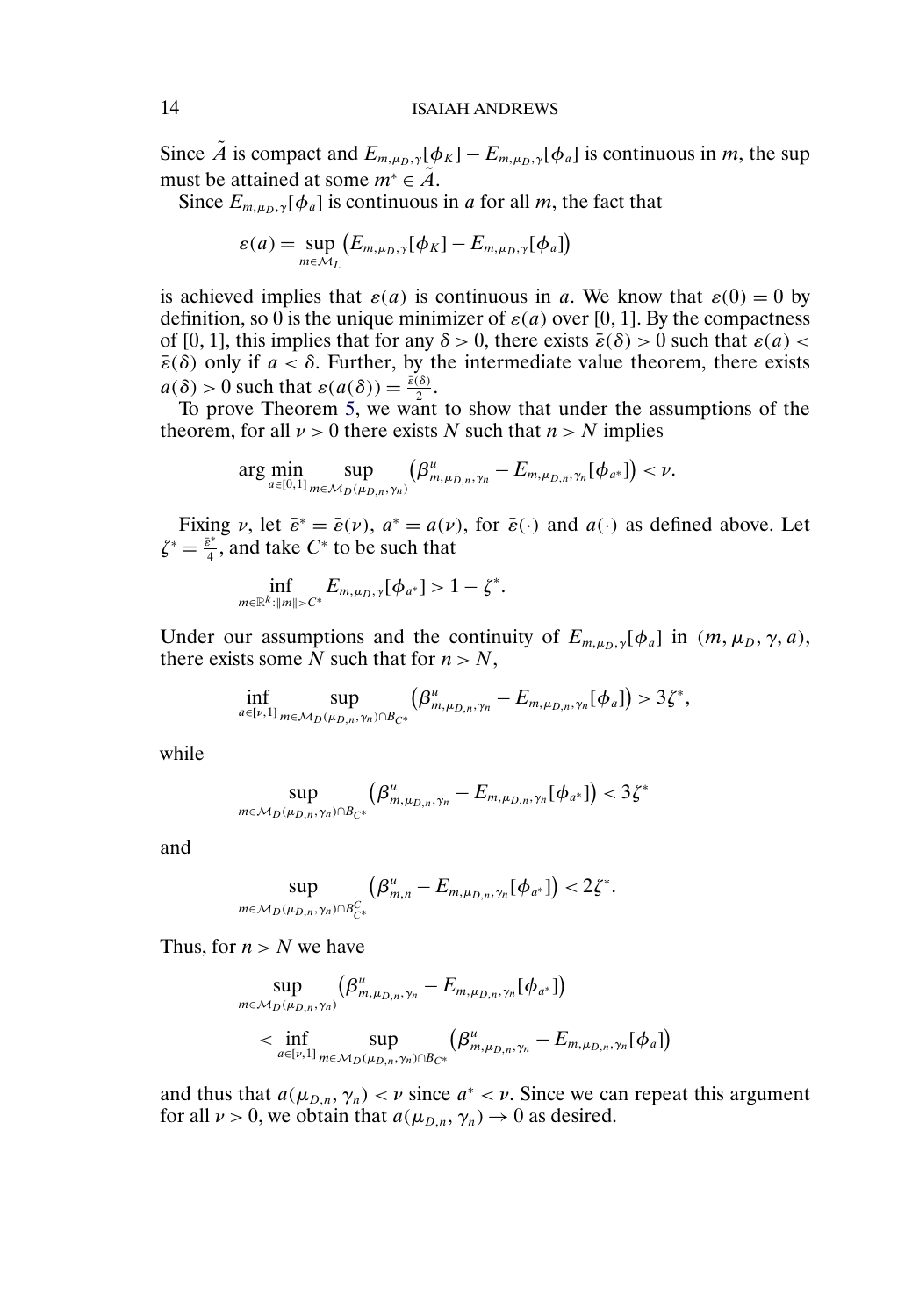# *Proof of Corollary [2](#page-6-0)*

Let  $(\tilde{g}_T, \Delta \tilde{g}_T, \tilde{\gamma}) = h(g_T, \Delta g_T, \hat{\gamma}; r_T^{-1})$ √ T) for h as defined in  $(21)$ , and note that this is the same definition of  $(\tilde{g}_T, \Delta \tilde{g}_T, \tilde{\gamma})$  given near the beginning of Appendix [1.](#page-0-0) By the postmultiplication-invariance of plug-in tests with equivariant  $\hat{\mu}_D$ , tests based on  $(\tilde{g}_T, \Delta \tilde{g}_T, \tilde{\gamma})$  with plug-in estimate  $\tilde{\mu}_D = \tilde{D}_T$  will be the same as those based on  $(g_T, \Delta g_T, \hat{\gamma})$  with estimate  $\hat{\mu}_D = D_T$ . To prove the result, we will focus on tests based on  $(\tilde{g}_T, \Delta \tilde{g}_T, \tilde{\gamma})$ .

As established in the main text,  $(\tilde{g}_T, \Delta \tilde{g}_T, \tilde{\gamma})$  converges in distribution to  $(g, \Delta g, \gamma)$  in a Gaussian shift model with  $\mu = E[Z_t Z_t]'c$  and  $b = b^*$ . Note that in linear IV, we have

$$
\mathcal{M}_D(\mu_D, \gamma) = \big\{ (I - \Sigma_{\beta g} \cdot b)^{-1} \mu_D \cdot b : b \in \mathbb{R} \big\}.
$$

Hence, for any sequence  $(\mu_{D,n}, \gamma_n)$  with  $\mu_{D,n} \to \mu$ ,  $\|\mu\| > 0$ , and  $\Sigma_{\beta g}(\gamma_n) \to 0$ , we can see that for any  $C > 0$ ,

$$
d_H(\mathcal{M}_D(\mu_{D,n},\gamma_n)\cap B_C,\big\{\mu_D\cdot b: b\in\mathbb{R}^p\big\}\cap B_C\big)\to 0,
$$

so by Theorem [5](#page-5-0) we have that  $a_{PI}(\mu_{D,n}, \gamma_n) \to 0$ . Note, however, that under our assumptions  $(\hat{\mu}_D, \hat{\gamma}) \rightarrow_p (\mu, \gamma)$  with  $\|\mu\| > 0$  and  $\Sigma_{\beta g}(\gamma) = \Sigma_D(\gamma) = 0$ . Thus, the continuous mapping theorem yields that  $a_{PI}(\hat{\mu}_D, \hat{\gamma}) \rightarrow_{p} 0$ .

*Proof of Corollary [3](#page-6-0)*

Note that

$$
\mathcal{M}(\hat{\gamma}) = \left\{ \hat{\Omega}_{\eta}^{-\frac{1}{2}} \big( f(\theta) - f(\theta_0) \big) : \theta \in \Theta \right\}
$$
  
=  $r_T^{-\frac{1}{2}} \left\{ \big( r_T^{-1} \hat{\Omega}_{\eta} \big)^{-\frac{1}{2}} \big( f(\theta) - f(\theta_0) \big) : \theta \in \Theta \right\}.$ 

For any sequence  $r_T^{-1}\Omega_{\eta,T} \to \Omega_{\eta,0}$  and  $B_C = \{m \in \mathbb{R}^p : ||m|| \le C\}$  for  $C > 0$ , we have that

$$
\lim_{T \to \infty} d_H\left(\left\{r_T^{-\frac{1}{2}}(r_T^{-1}\Omega_{\eta,T})^{-\frac{1}{2}}(f(\theta) - f(\theta_0)) : \theta \in \Theta\right\} \cap B_C,
$$
\n
$$
\left\{r_T^{-\frac{1}{2}}\Omega_{\eta,0}^{-\frac{1}{2}}(f(\theta) - f(\theta_0)) : \theta \in \Theta\right\} \cap B_C = 0.
$$

From the definition of differentiability, we know that

$$
\lim_{\theta \to \theta_0} \frac{f(\theta) - f(\theta_0) - \frac{\partial}{\partial \theta'} f(\theta_0)(\theta - \theta_0)}{\|\theta - \theta_0\|} = 0.
$$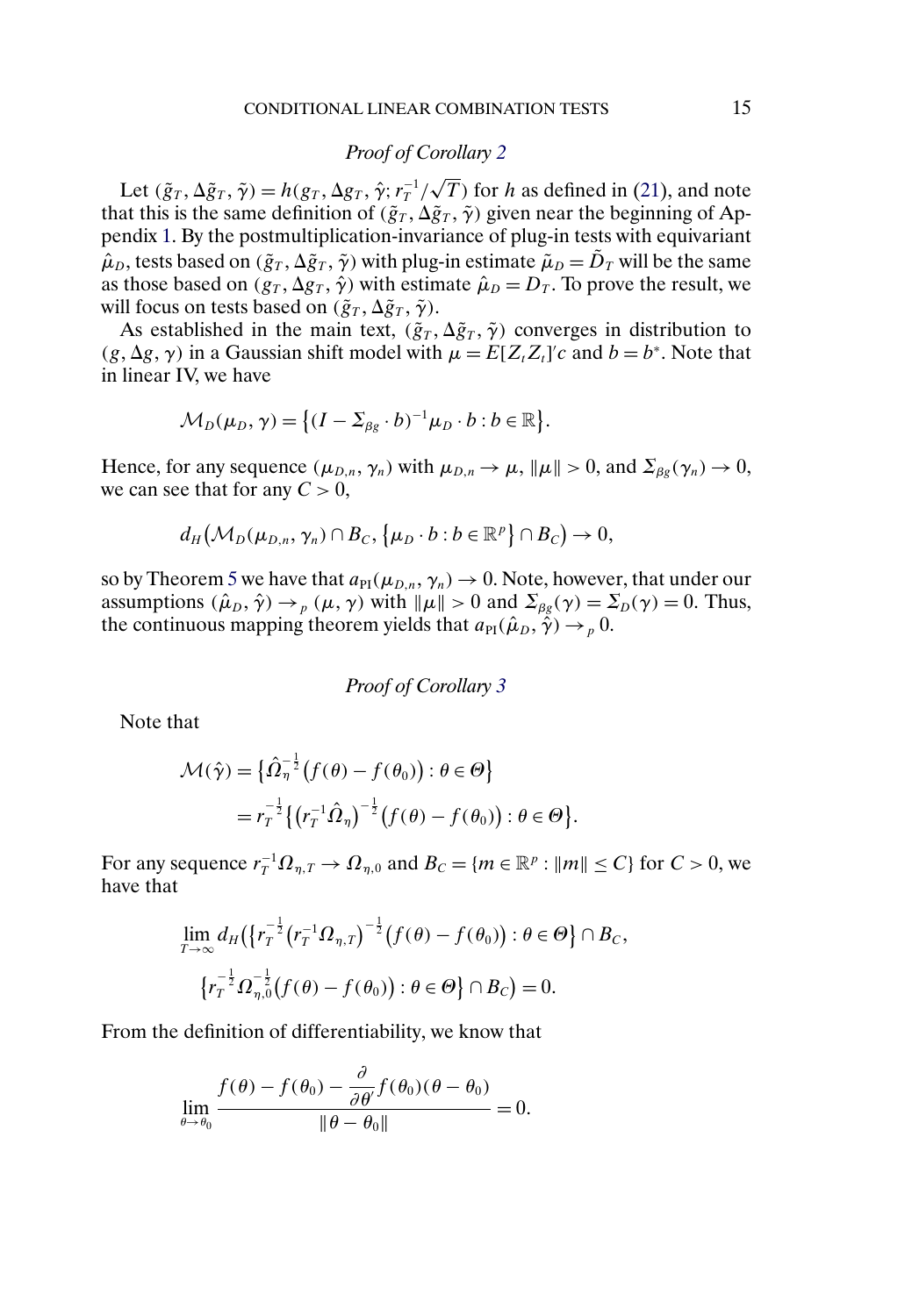Thus, for any sequence  $\delta_{\tau} \rightarrow 0$ ,

$$
\lim_{\delta_T \to 0} \sup_{\|\theta - \theta_0\| \le \delta_T} \frac{1}{\delta_T} \bigg( f(\theta) - f(\theta_0) - \frac{\partial}{\partial \theta'} f(\theta_0) (\theta - \theta_0) \bigg) = 0.
$$

Moreover, by our identifiability assumption on  $\theta_0$ , we know that for any constant  $K > 0$ ,

$$
\lim_{T\to\infty}\sup_{\theta: r_T^{-\frac{1}{2}}\|Q_{\eta,\theta}^{-\frac{1}{2}}f(\theta)-Q_{\eta,\theta}^{-\frac{1}{2}}f(\theta_0)\|\leq K}\|\theta-\theta_0\|=0.
$$

Combined with the previous equation, this implies that

$$
\lim_{T \to \infty} \sup_{\theta: r_T^{-\frac{1}{2}} \| \Omega_{\eta,0}^{-\frac{1}{2}} f(\theta) - \Omega_{\eta,0}^{-\frac{1}{2}} f(\theta_0) \| \le K} r_T^{-\frac{1}{2}} \left\| \Omega_{\eta,0}^{-\frac{1}{2}} (f(\theta) - f(\theta_0)) \right\|
$$
  
-  $\Omega_{\eta,0}^{-\frac{1}{2}} \frac{\partial}{\partial \theta'} f(\theta_0) (\theta - \theta_0) \right\| = 0,$ 

which in turn shows that for any  $C > 0$ , provided  $\theta$  belongs to the interior of  $\Theta$ ,

$$
d_H\bigg(r_T^{-\frac{1}{2}}\big\{\Omega_{\eta,0}^{-\frac{1}{2}}\big(f(\theta)-f(\theta_0)\big):\theta\in\Theta\big\}\cap B_C,
$$
  

$$
r_T^{-\frac{1}{2}}\bigg\{\Omega_{\eta,0}^{-\frac{1}{2}}\frac{\partial}{\partial\theta'}f(\theta_0)\cdot b:b\in\mathbb{R}^p\bigg\}\cap B_C\bigg)\to 0.
$$

Thus, we see that for any  $r_T^{-1}\Omega_{\eta,T} \to \Omega_{\eta,0}$ , the convergence required by Theorem [5](#page-5-0) holds, so for the corresponding sequence  $\{\gamma_T\}_{T=1}^{\infty}$  we have that  $a_{MMR}(\gamma_T) \rightarrow 0$ . Hence, by the continuous mapping theorem we have that, under our assumptions,  $a_{\text{MMR}}(\hat{\gamma}) \rightarrow_{p} 0$ .

One can show that sequences of local alternatives of the form  $\theta_T = \theta_0 + r_T^{\frac{1}{2}}b^*$ yield Gaussian shift limit problems in this model. The fact that  $a_{\text{MMR}}(\hat{\gamma}) \rightarrow_{p} 0$ implies, by Proposition [4,](#page-5-0) that the MMR test is asymptotically efficient against such sequences, and hence that the MMR test is asymptotically efficient under strong and semi-strong identification, as we wanted to prove.

#### **[REFERENCES](http://www.e-publications.org/srv/ecta/linkserver/setprefs?rfe_id=urn:sici%2F0012-9682%28201611%2984%3A6%2B%3C1%3ASTCLCT%3E2.0.CO%3B2-7)**

<span id="page-15-0"></span>

ANDREWS, D., AND X. CHENG [\(2012\): "Estimation and Inference With Weak, Semi-Strong, and](http://www.e-publications.org/srv/ecta/linkserver/openurl?rft_dat=bib:1/AndrewsCheng2012&rfe_id=urn:sici%2F0012-9682%28201611%2984%3A6%2B%3C1%3ASTCLCT%3E2.0.CO%3B2-7) [Strong Identification,"](http://www.e-publications.org/srv/ecta/linkserver/openurl?rft_dat=bib:1/AndrewsCheng2012&rfe_id=urn:sici%2F0012-9682%28201611%2984%3A6%2B%3C1%3ASTCLCT%3E2.0.CO%3B2-7) *Econometrica*, 80, 2153–2211. [\[5\]](#page-4-0)

ANDREWS, D. W. K., AND P. GUGGENBERGER (2014): "Asymptotic Size of Kleibergen's lm and Conditional lr Tests for Moment Condition Models," Cowles Foundation Working Paper. [\[3\]](#page-2-0)

ANDREWS, D. W. K., X. CHENG, AND P. GUGGENBERGER (2011): "Generic Results for Establishing the Asymptotic Size of Confidence Sets and Tests," Cowles Foundation Working Paper. [\[3\]](#page-2-0)